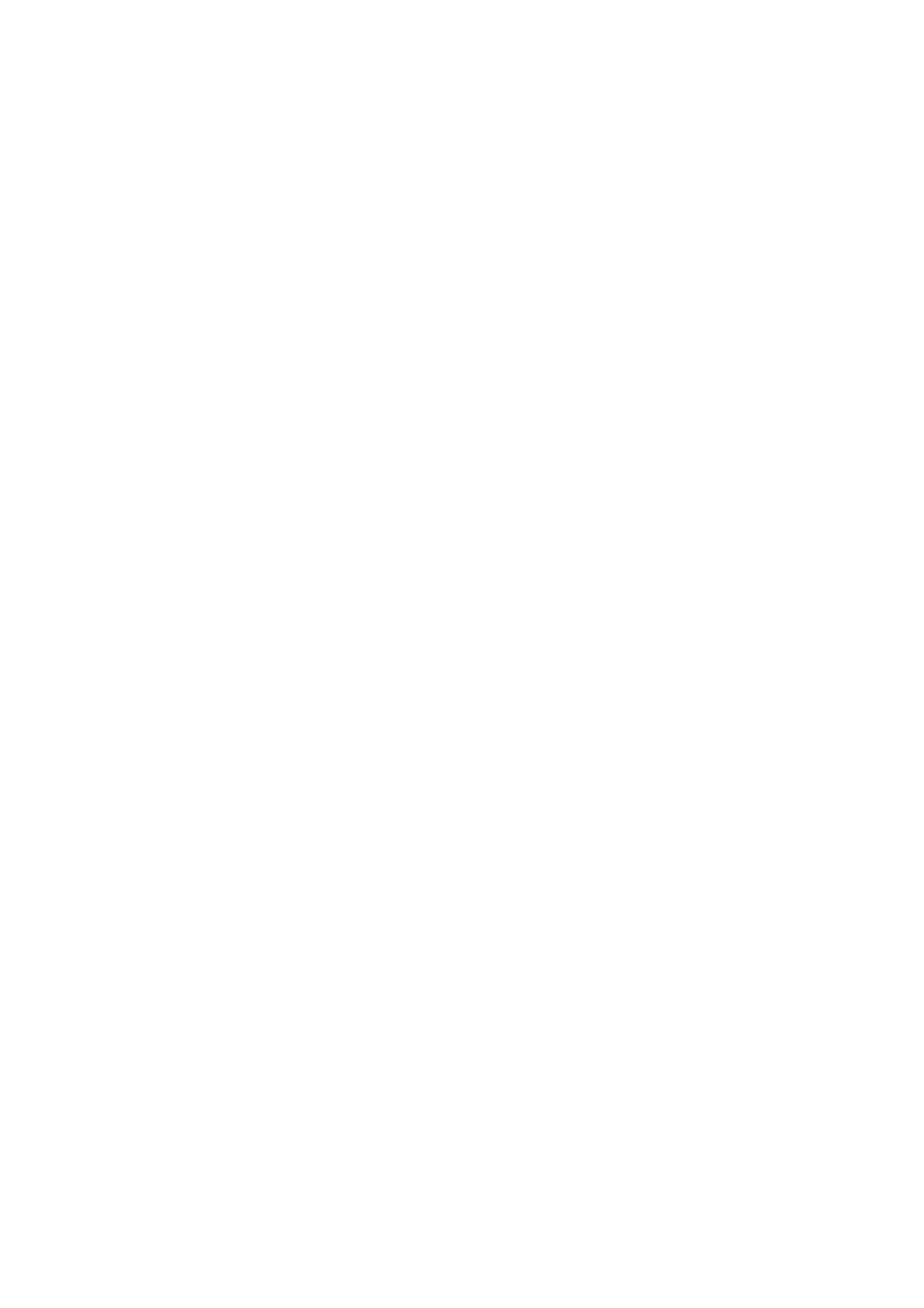Western Australia

## Surrogacy Act 2008

## **Contents**

## Part 1 — Preliminary

| $\overline{1}$ . | Short title                     |                             |
|------------------|---------------------------------|-----------------------------|
| 2.               | Commencement                    | $\mathcal{D}_{\mathcal{L}}$ |
| $\mathcal{E}$    | Terms used in this Act          | $\mathcal{D}_{\mathcal{L}}$ |
|                  | Part 2 — Surrogacy arrangements |                             |
|                  | Division 1 — General            |                             |
|                  | What this Dort is about         |                             |

| 4.  | What this Part is about                         | 3 |
|-----|-------------------------------------------------|---|
| 5.  | Term used in this Part                          | 3 |
| 6.  | Meaning of "surrogacy arrangement that is for   |   |
|     | reward"                                         | 3 |
| 7.  | Surrogacy arrangement not binding               | 4 |
|     | Division 2 	— Offences                          |   |
| 8.  | Making surrogacy arrangement that is for reward | 4 |
| 9.  | Reward for introducing parties for surrogacy    |   |
|     | arrangement                                     | 4 |
| 10. | Publishing willingness to make surrogacy        |   |
|     | arrangement that is for reward                  | 5 |
| 11. | Services connected with surrogacy arrangement   |   |
|     | that is for reward                              | 5 |
|     | Part 3 — Order giving parental                  |   |
|     | status to arranged parents                      |   |
|     | Division 1 — Preliminary                        |   |
| 12. | What this Part is about                         | 6 |
| 13. | Child's best interests paramount                |   |
| 14. | Terms used in this Part                         | 6 |

As at 01 Mar 2009 Version 00-b0-08 page i Published on www.legislation.wa.gov.au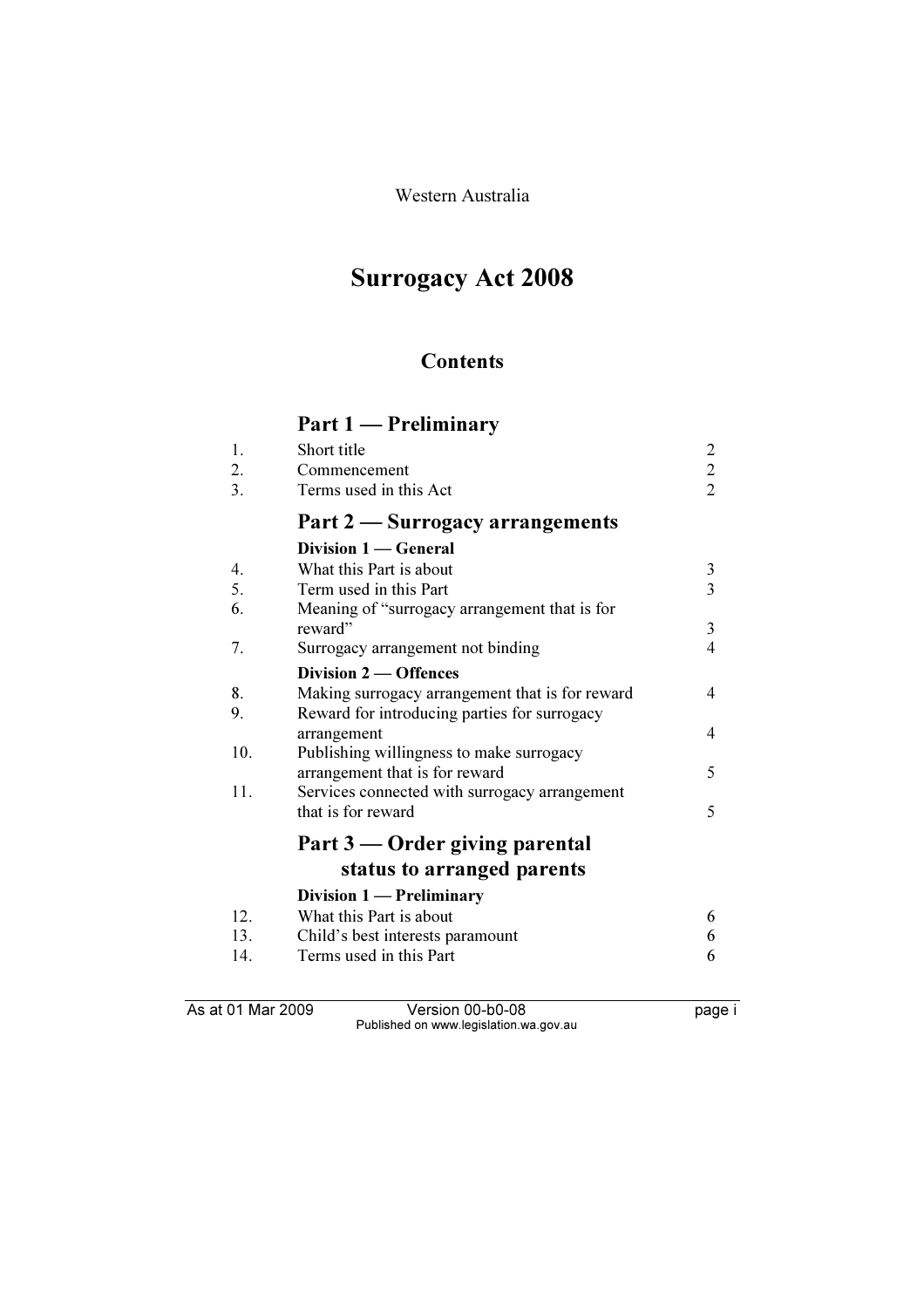#### **Contents**

|     | Division 2 - Parentage order excluded for           |                |
|-----|-----------------------------------------------------|----------------|
|     | certain arrangements                                |                |
| 15. | Meaning of "Council"                                | $\overline{7}$ |
| 16. | Approval of surrogacy arrangement                   | $\overline{7}$ |
| 17. | Requirements for surrogacy arrangement to be        |                |
|     | approved                                            | 8              |
| 18. | Application of Human Reproductive Technology        |                |
|     | Act 1991                                            | 9              |
|     | Division 3 – Transfer of child's parentage          |                |
| 19. | Circumstances for seeking parentage order           | 10             |
| 20. | Applying for a parentage order                      | 11             |
| 21. | Court may make parentage order                      | 11             |
| 22. | Contents of approved plan                           | 13             |
| 23. | Ancillary orders                                    | 13             |
| 24. | Multiple births                                     | 14             |
| 25. | Name of child                                       | 14             |
| 26. | Effect of parentage order                           | 14             |
| 27. | Discharge of parentage order                        | 15             |
| 28. | Relationships for laws relating to sexual offences  | 17             |
| 29. | Finality of parentage order                         | 18             |
| 30. | Varying approved plan                               | 18             |
| 31. | Court's powers to do with breach of approved plan   | 18             |
| 32. | Court to notify certain officers                    | 19             |
|     | Division 4 – Access to information                  |                |
| 33. | Terms used in this Division                         | 20             |
| 34. | Application of this Division or order under it      | 20             |
| 35. | Right under this Division to be treated as adequate |                |
|     | reason                                              | 20             |
| 36. | Court order excluding access to information         | 21             |
| 37. | Access to certain court records                     | 21             |
| 38. | Access to registration of birth                     | 22             |
| 39. | Portion of registration of birth not referring to   |                |
|     | parentage order                                     | 23             |
| 40. | If certain person deceased                          | 23             |
| 41. | If adult child cannot be contacted                  | 24             |
|     | Division 5 — Other matters                          |                |
| 42. | Application of Family Court Act 1997                | 25             |
| 43. | Court proceedings to be private                     | 26             |
| 44. | Regulations                                         | 26             |
|     |                                                     |                |

page ii Version 00-b0-08 As at 01 Mar 2009 Published on www.legislation.wa.gov.au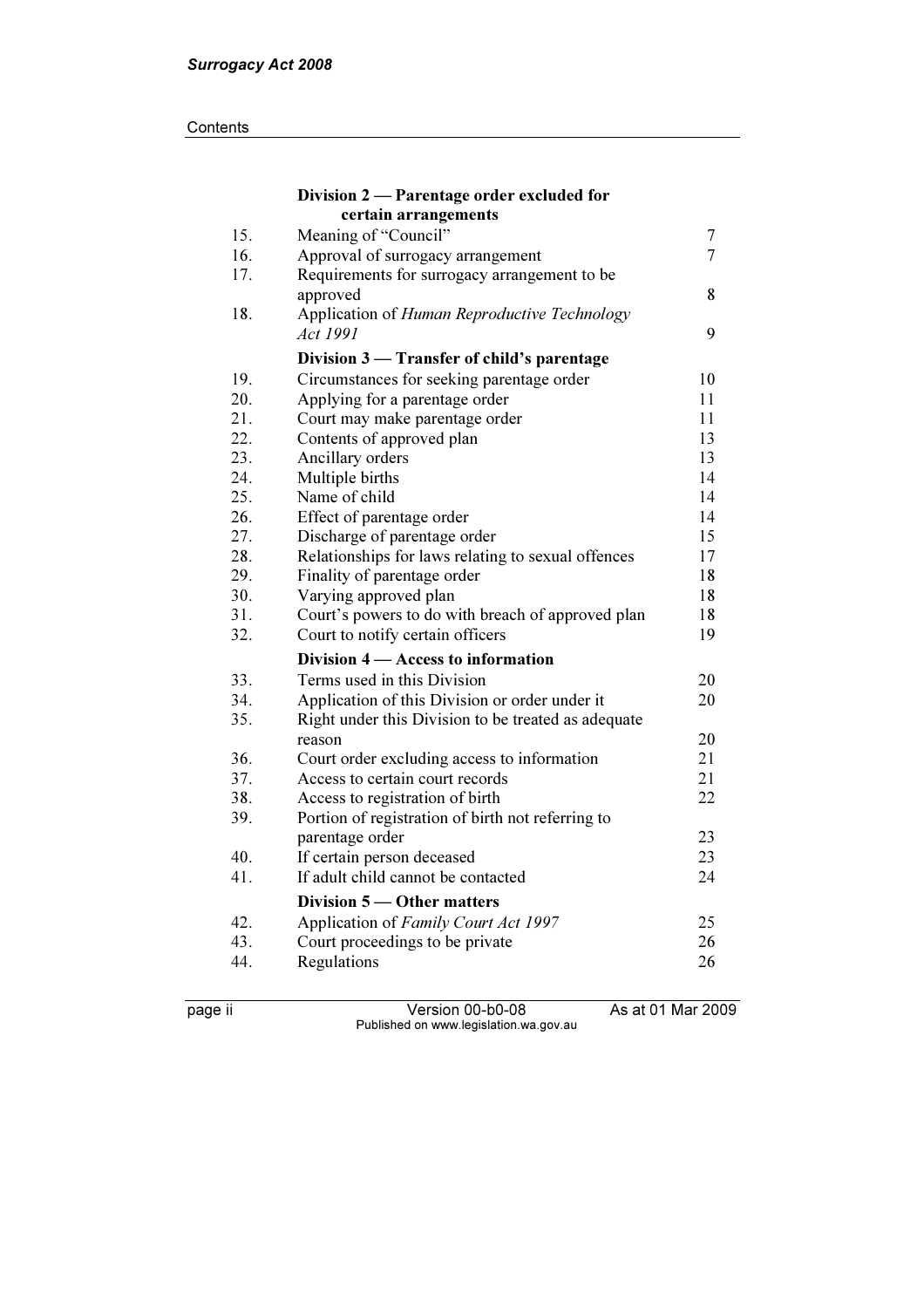| Contents |
|----------|
|----------|

| 45. | Review of Act                                                                     | 27 |
|-----|-----------------------------------------------------------------------------------|----|
|     | Part 4 – Other Acts amended                                                       |    |
|     | Division 1 — Births, Deaths and Marriages<br><b>Registration Act 1998 amended</b> |    |
| 46. | Act amended                                                                       | 28 |
| 47. | Long title amended                                                                | 28 |
| 48. | Section 3 amended                                                                 | 28 |
| 49. | Section 4 amended                                                                 | 28 |
| 50. | Part 4 heading replaced                                                           | 29 |
|     | Part 4 — Registration of information                                              |    |
|     | about certain parentage changes                                                   |    |
| 51. | Section 24 amended                                                                | 29 |
| 52. | Section 25 amended                                                                | 29 |
| 53. | Section 26 amended                                                                | 30 |
| 54. | Section 28 replaced                                                               | 31 |
| 28. | Certain certified copies                                                          | 31 |
| 55. | Section 68 amended                                                                | 31 |
|     | Division 2 — Children and Community Services                                      |    |
|     | <i>Act 2004</i> amended                                                           |    |
| 56. | Act amended                                                                       | 32 |
| 57. | Section 104 amended                                                               | 32 |
|     | Division 3 - Family Court Act 1997 amended                                        |    |
| 58. | Act amended                                                                       | 33 |
| 59. | Section 5 amended                                                                 | 33 |
| 60. | Section 36 amended                                                                | 33 |
| 61. | Section 39 amended                                                                | 33 |
| 62. | Section 205T amended                                                              | 34 |
|     | Division 4 — Guardianship and Administration<br>Act 1990 amended                  |    |
| 63. | Act amended                                                                       | 34 |
| 64. | Section 45 amended                                                                | 34 |
|     | Division 5 — Human Reproductive Technology<br>Act 1991 amended                    |    |
| 65. | Act amended                                                                       | 35 |
| 66. | Section 18 amended                                                                | 35 |
| 67. | Section 23 amended                                                                | 35 |
|     |                                                                                   |    |

As at 01 Mar 2009 Version 00-b0-08 page iii Published on www.legislation.wa.gov.au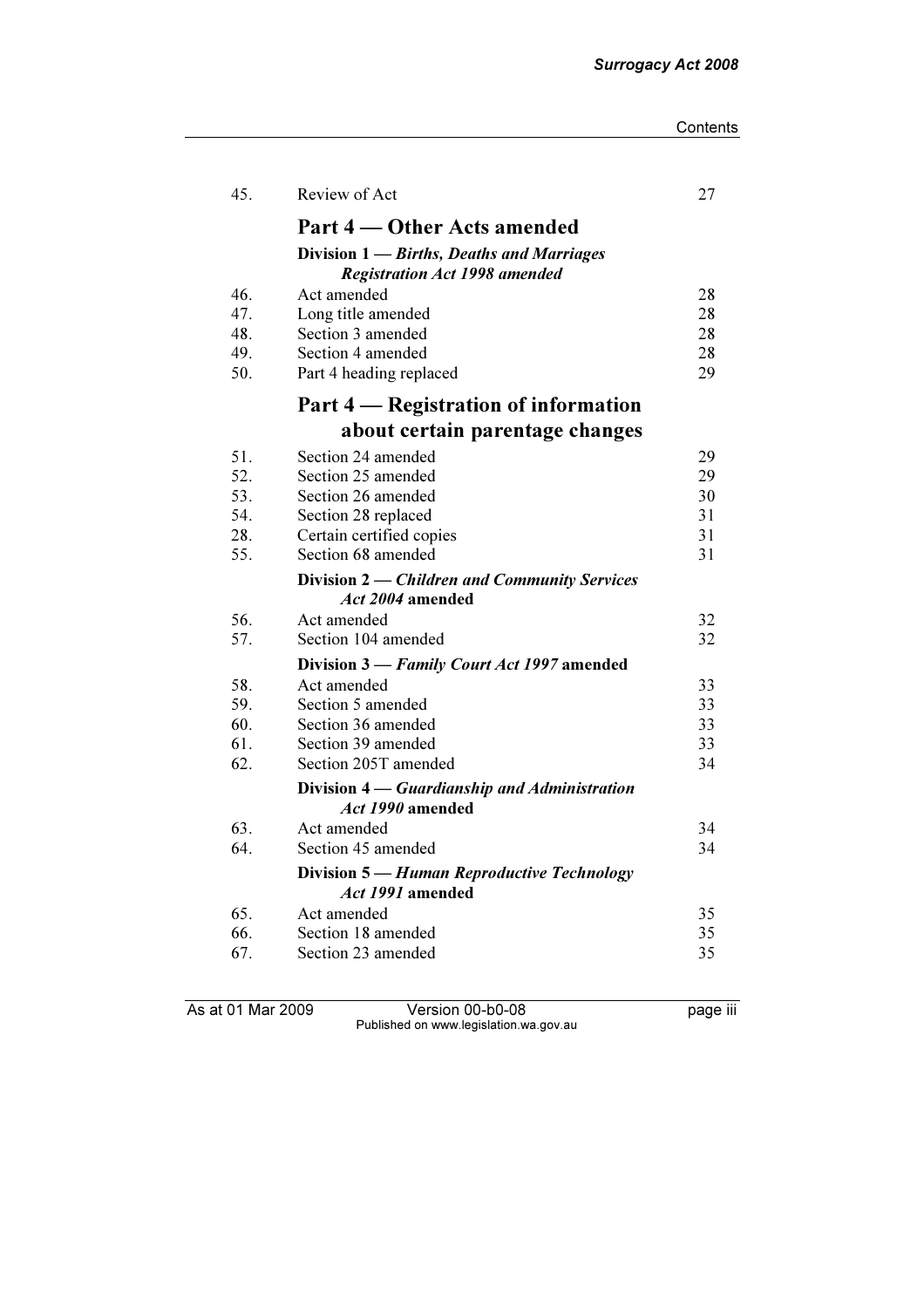|     | Division 6 — <i>Interpretation Act 1984</i> amended |    |  |
|-----|-----------------------------------------------------|----|--|
| 68. | Act amended                                         | 36 |  |
| 69. | Section 5 amended                                   | 36 |  |
|     | <b>Notes</b>                                        |    |  |
|     | Compilation table                                   | 37 |  |

page iv Version 00-b0-08 As at 01 Mar 2009 Published on www.legislation.wa.gov.au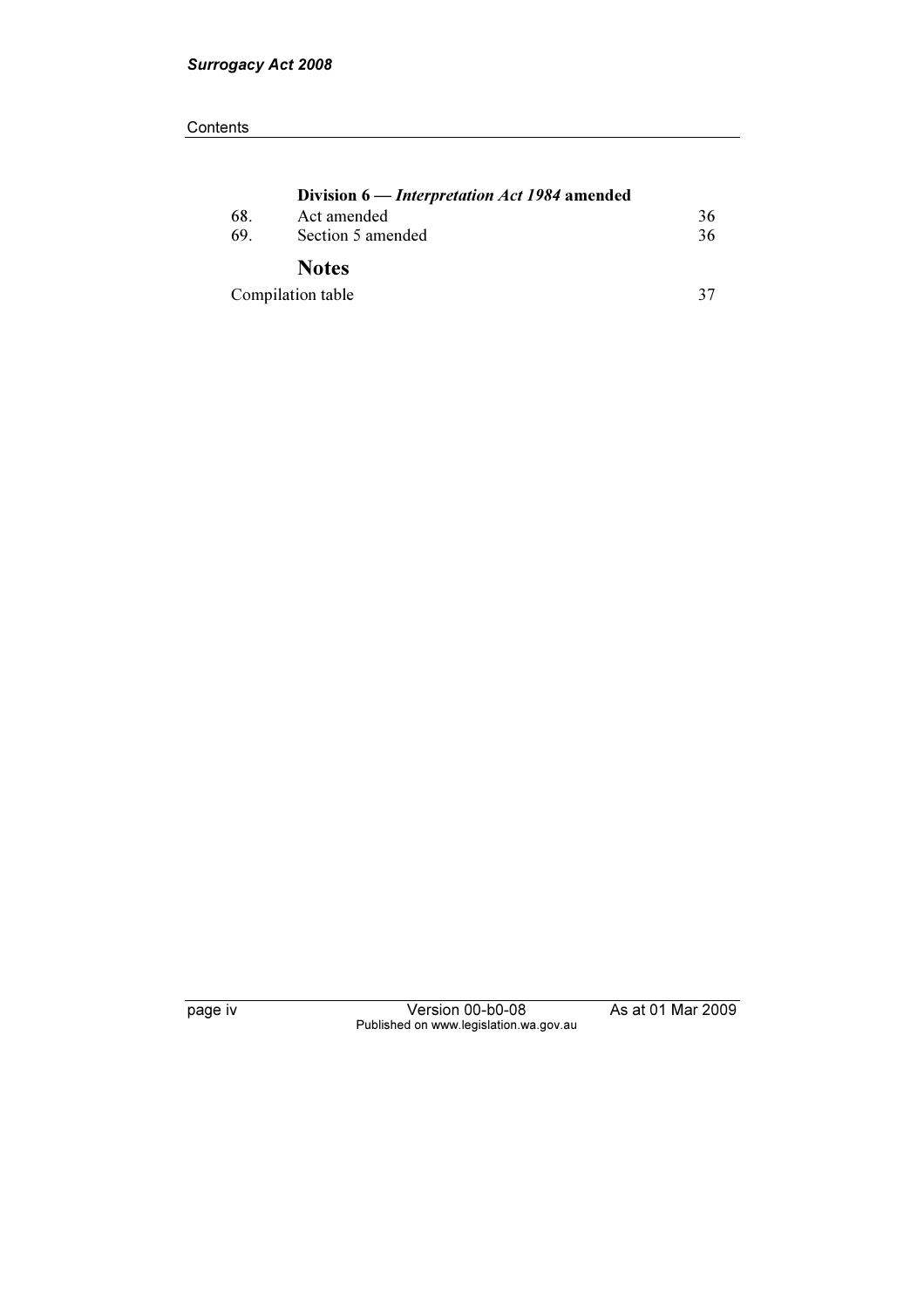Western Australia

## Surrogacy Act 2008

## No. 47 of 2008

An Act about arrangements for surrogate births and children born under those arrangements and for related purposes, and to make related amendments to —

- •the Births, Deaths and Marriages Registration Act 1998; and
- •the Children and Community Services Act 2004; and
- •the Family Court Act 1997; and
- •the Guardianship and Administration Act 1990; and
- •the Human Reproductive Technology Act 1991; and
- •the Interpretation Act 1984.

The Parliament of Western Australia enacts as follows:

As at 01 Mar 2009 Version 00-b0-08 page 1 Published on www.legislation.wa.gov.au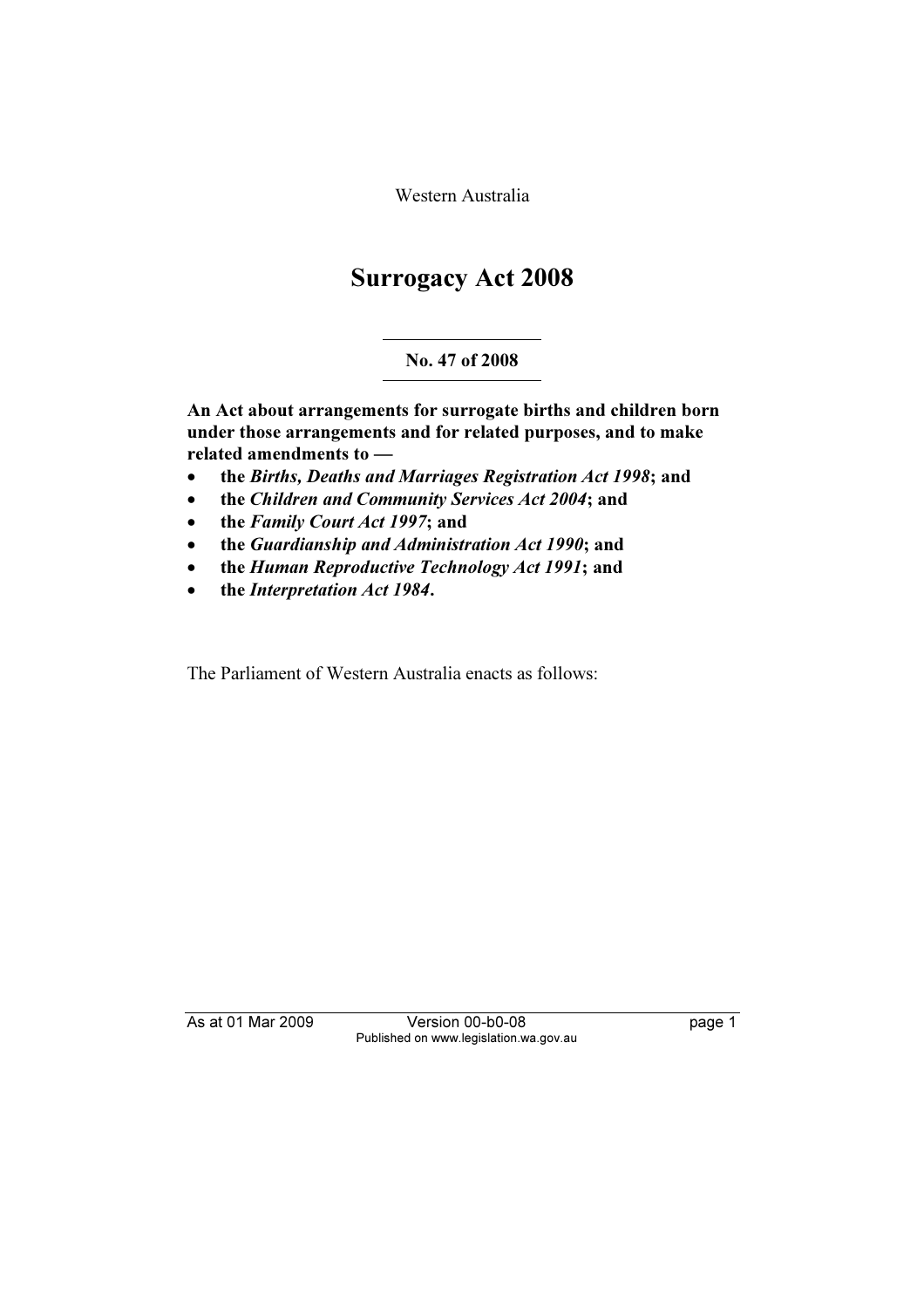s. 1

## Part 1 — Preliminary

#### 1. Short title

This is the *Surrogacy Act 2008*.

#### 2. Commencement

This Act comes into operation as follows —

- (a) sections 1 and 2 on the day on which this Act receives the Royal Assent;
- (b) the rest of the  $Act$  on a day fixed by proclamation, and different days may be fixed for different provisions.

#### 3. Terms used in this Act

In this Act, unless the contrary intention appears —

surrogacy arrangement means an arrangement for a woman (the **birth mother**) to seek to become pregnant and give birth to a child and for a person or persons other than the birth mother (the *arranged parent* or *arranged parents*) to raise the child, but the term does not include an arrangement entered into after the birth mother becomes pregnant unless it is in variation of a surrogacy arrangement involving the same parties.

page 2 Version 00-b0-08 As at 01 Mar 2009 Published on www.legislation.wa.gov.au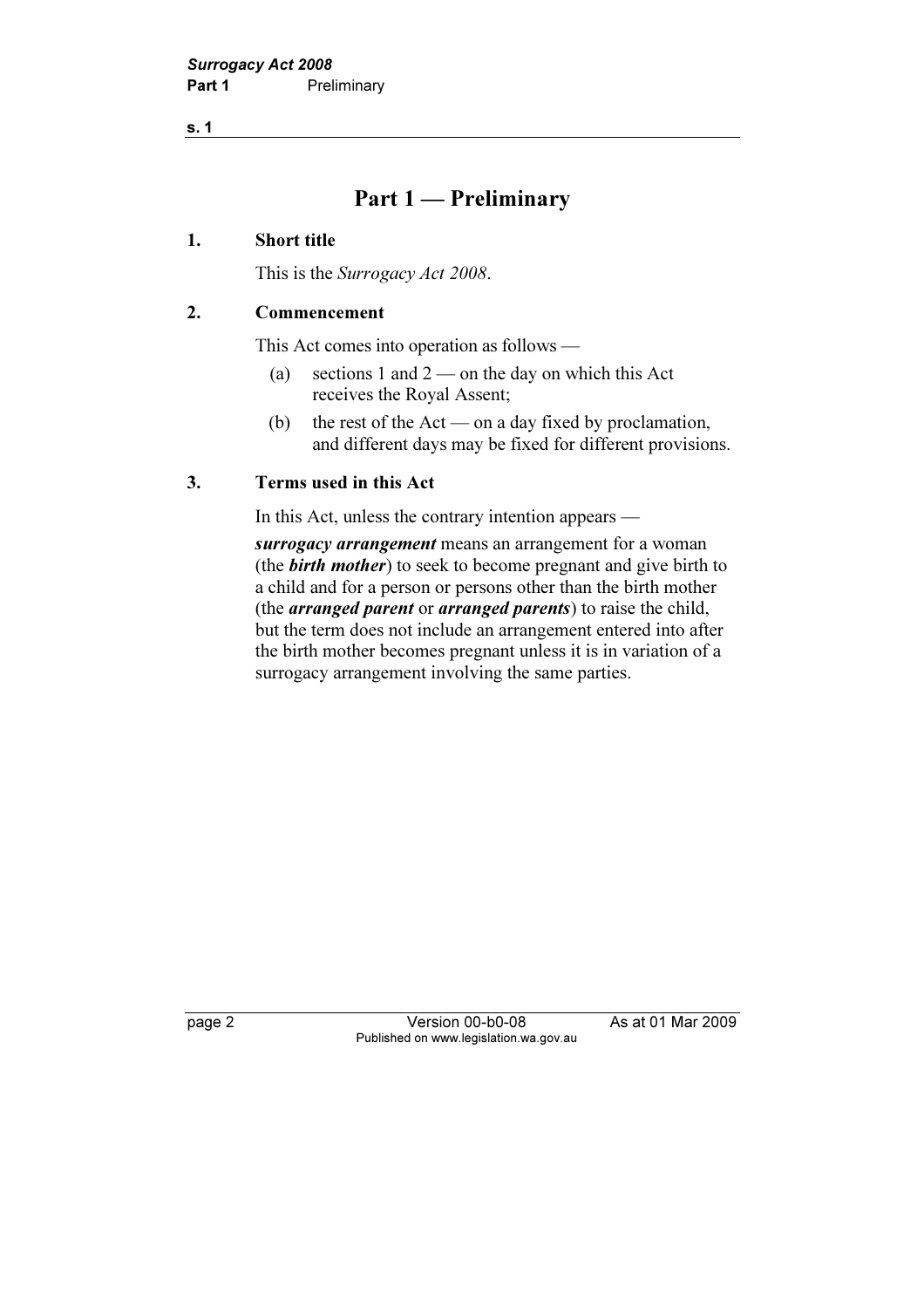## Part 2 — Surrogacy arrangements

## Division 1 — General

#### 4. What this Part is about

 This Part deals with the status of surrogacy arrangements and prohibits certain surrogacy arrangements and certain things to do with surrogacy arrangements.

#### 5. Term used in this Part

 In this Part, unless the contrary intention appears surrogacy arrangement that is for reward has the meaning given in section 6.

#### 6. Meaning of "surrogacy arrangement that is for reward"

- (1) This Part refers to a surrogacy arrangement as being for reward if the arrangement provides for any person to receive any payment or valuable consideration other than for reasonable expenses associated with —
	- (a) the pregnancy or the birth; or
	- (b) any assessment or expert advice in connection with the arrangement.
- (2) Reasonable expenses associated with achieving, or attempting to achieve, the pregnancy are reasonable expenses associated with the pregnancy.
- (3) An expense is a reasonable expense for the purposes of subsection  $(1)(a)$  to the extent only that it is —
	- (a) a reasonable medical expense that is not recoverable under any health insurance or other scheme; or
	- (b) the value of earnings foregone because of leave taken
		- (i) for a period of not more than 2 months during which the birth occurs or was expected to occur; or

As at 01 Mar 2009 Version 00-b0-08 page 3 Published on www.legislation.wa.gov.au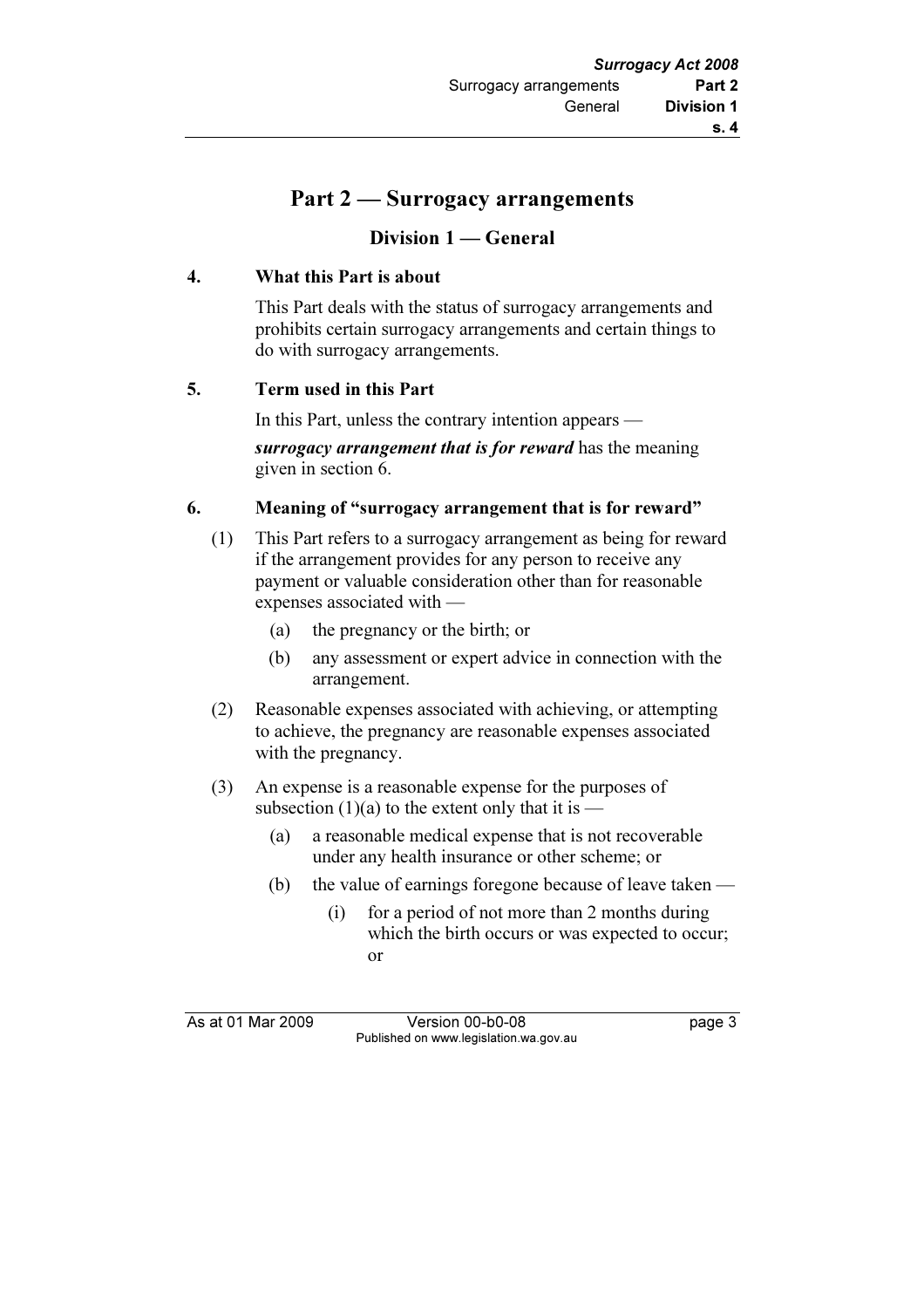- (ii) at any other time for medical reasons arising during the pregnancy;
- or
- (c) a reasonable expense of psychological counselling; or
- (d) a premium payable for health, disability or life insurance that —
	- (i) would not have been taken out if the surrogacy arrangement had not been entered into; and
	- (ii) provides cover for a period during which an expense referred to in another paragraph of this subsection is incurred or might be, or have been expected to be, incurred.

#### 7. Surrogacy arrangement not binding

- (1) A surrogacy arrangement is not enforceable except to the extent provided for in subsection (3).
- (2) Subsection (1) does not affect the ability of the court to make an order under Part 3.
- (3) An obligation under a surrogacy arrangement to pay or reimburse reasonable expenses referred to in section 6(1) is as enforceable as it would be if subsection (1) had not been enacted and the arrangement was not unenforceable for any other reason.

#### Division 2 — Offences

#### 8. Making surrogacy arrangement that is for reward

 A person who enters into a surrogacy arrangement that is for reward commits an offence.

Penalty: a fine of \$24 000 or imprisonment for 2 years.

#### 9. Reward for introducing parties for surrogacy arrangement

 (1) A person who receives, or seeks to receive, valuable consideration for introducing or agreeing to introduce persons

page 4 Version 00-b0-08 As at 01 Mar 2009 Published on www.legislation.wa.gov.au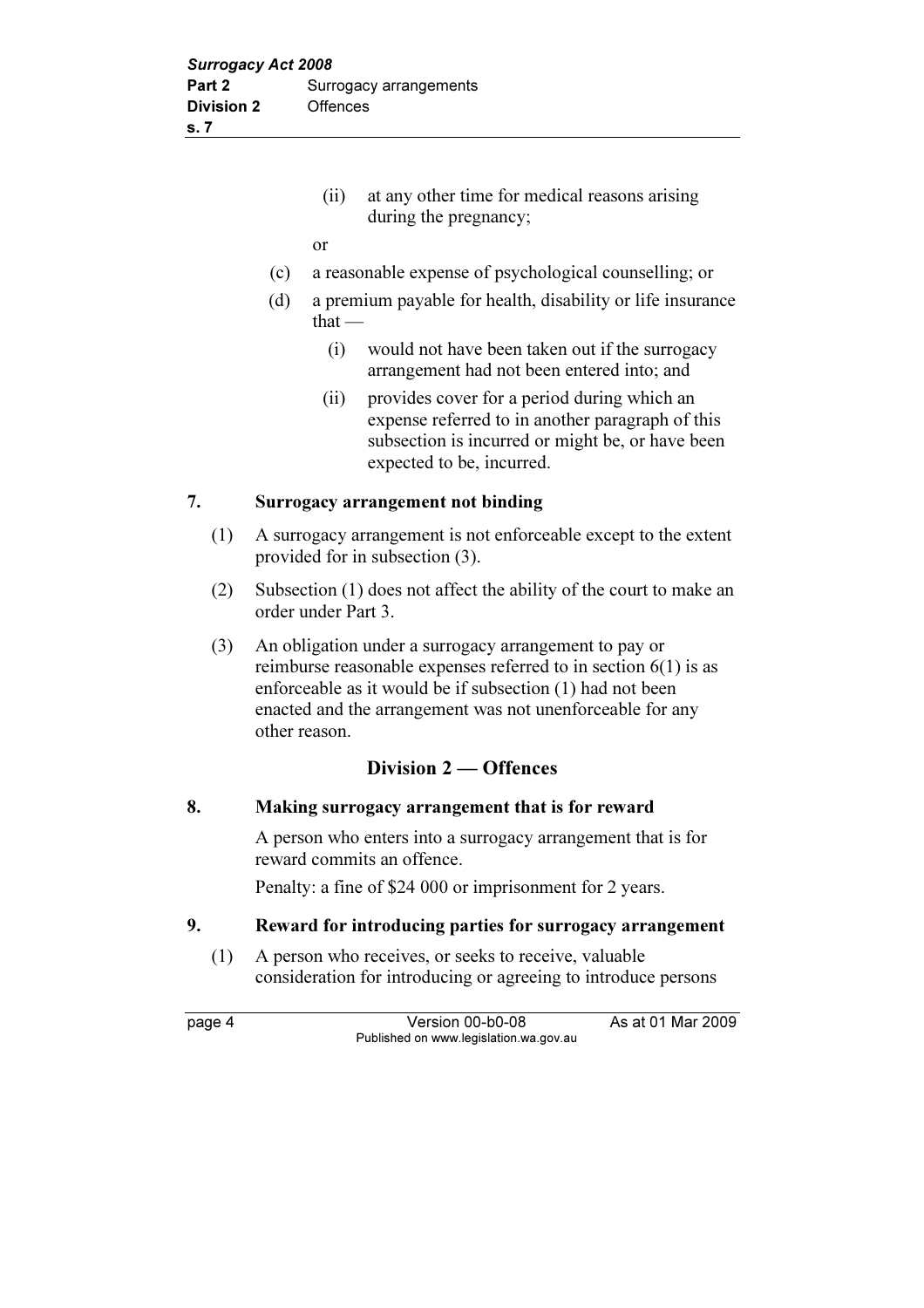with the intention that they might enter into a surrogacy arrangement commits an offence.

Penalty: a fine of \$12 000 or imprisonment for one year.

 (2) Subsection (1) applies whether or not it is intended that the surrogacy arrangement be one that is for reward.

### 10. Publishing willingness to make surrogacy arrangement that is for reward

 A person commits an offence if the person publishes or causes to be published -

- (a) anything that is intended to, or likely to, induce a person to enter into a surrogacy arrangement that is for reward; or
- (b) anything to the effect that a person who is willing to enter into a surrogacy arrangement that is for reward is sought; or
- (c) anything to the effect that a person is or might be willing to enter into a surrogacy arrangement that is for reward.

Penalty: a fine of \$6 000.

#### 11. Services connected with surrogacy arrangement that is for reward

- (1) A person who provides a service knowing that the service is to facilitate a surrogacy arrangement that is for reward commits a crime except in the circumstances described in subsection (2).
- (2) It is not an offence against subsection (1) if the service is a health service provided to the birth mother after she has become pregnant.

Penalty: imprisonment for 5 years.

 Summary conviction penalty: a fine of \$12 000 or imprisonment for one year.

As at 01 Mar 2009 Version 00-b0-08 page 5 Published on www.legislation.wa.gov.au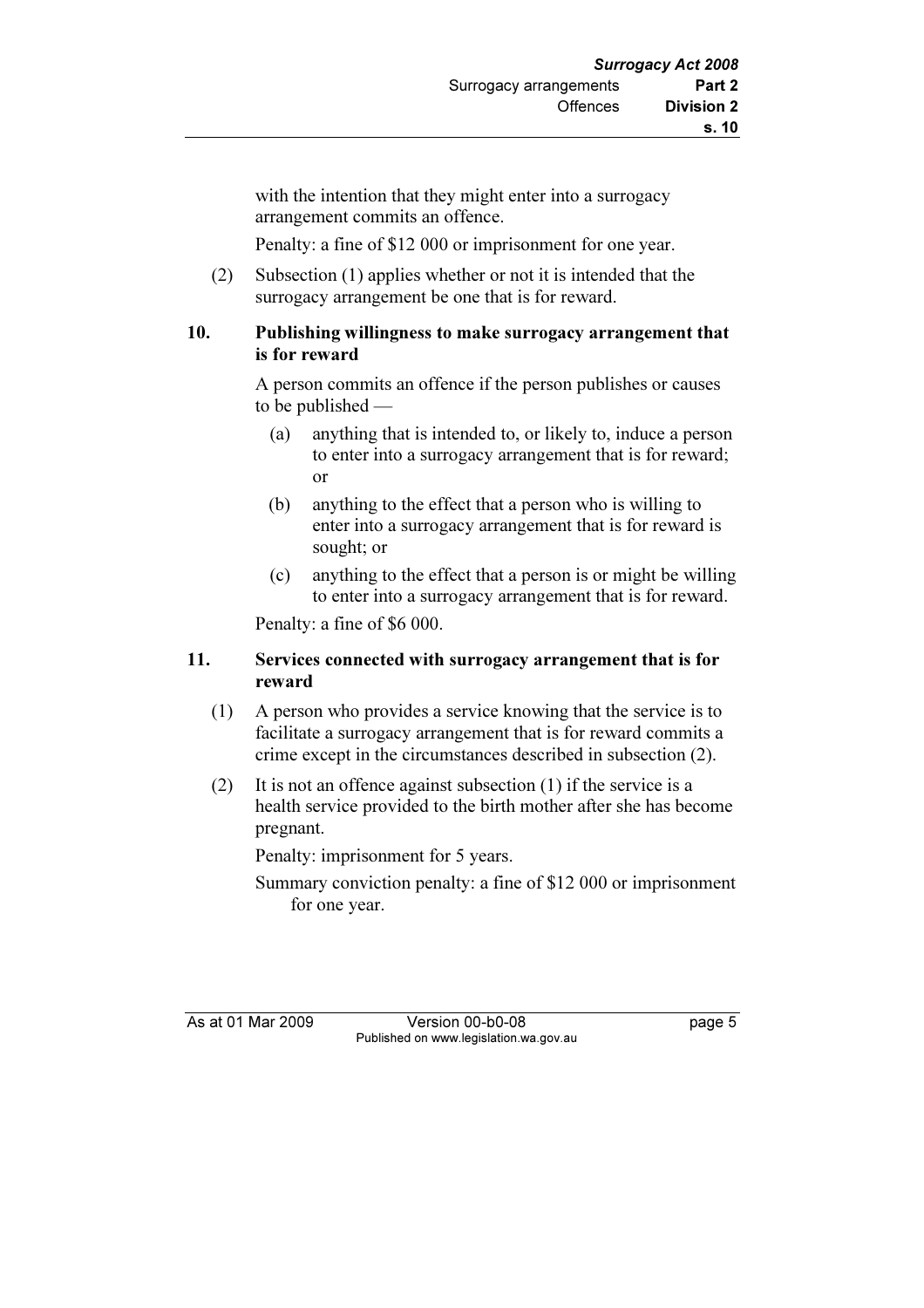## Part 3 — Order giving parental status to arranged parents

### Division 1 — Preliminary

#### 12. What this Part is about

 This Part is to enable the court to transfer, from the birth parents to the arranged parents, the parentage of a child born under a surrogacy arrangement in certain circumstances.

#### 13. Child's best interests paramount

- (1) In deciding whether to make a particular decision concerning a parentage order or proposed parentage order about a child, the court must regard the best interests of the child as the paramount consideration.
- (2) For the purposes of this Act it is presumed to be in the best interests of the child for the arranged parents to be the parents of the child, unless there is evidence to the contrary.

#### 14. Terms used in this Part

In this Part, unless the contrary intention appears —

approved plan means the plan that section  $21(2)(f)$  refers to by that term, as varied, if applicable, with the court's approval under section 30;

arranged parents of a child means —

- (a) the persons who, according to the definition of surrogacy arrangement in section 3, are the arranged parents; or
- (b) the person who, according to that definition, is the arranged parent;

birth parents of a child means —

 (a) the persons who are recognised by the law as being, when the child is born, the parents of the child; or

page 6 Version 00-b0-08 As at 01 Mar 2009 Published on www.legislation.wa.gov.au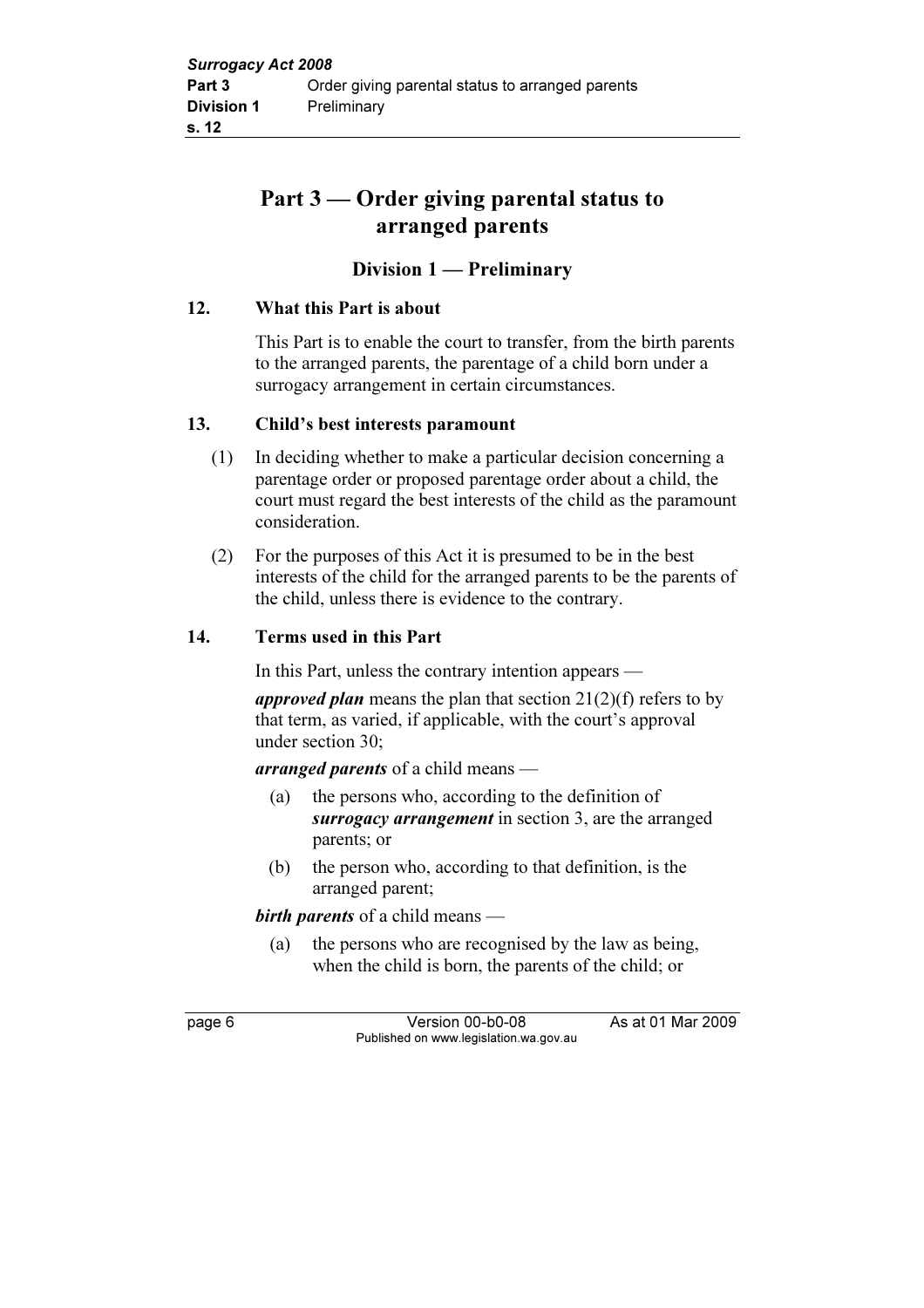(b) if only one person fits the description in paragraph (a), that person;

chief executive officer means the chief executive officer of the department of the Public Service principally assisting the Minister in the administration of this Act;

child refers to the status of a person in a relationship as parent and child, and it includes a person of that status even after the person has reached the age of full legal capacity;

court means the Family Court of Western Australia;

*independent legal advice* is legal advice provided by a person who —

- (a) is chosen by the person receiving the advice; and
- (b) is not providing advice to the arranged parents as well as to any other person required to receive the advice;

*parentage order* means an order that the court makes under this Part transferring the parentage of a child.

## Division 2 — Parentage order excluded for certain arrangements

### 15. Meaning of "Council"

In this Division —

**Council** means the Western Australian Reproductive Technology Council established under the Human Reproductive Technology Act 1991 section 8.

## 16. Approval of surrogacy arrangement

- (1) A parentage order cannot be made in respect of a child unless the surrogacy arrangement has been approved in writing under section 17 by the Council.
- (2) Subsection (1) does not apply if the child was born as a result of a pregnancy that commenced before the day fixed under section 2(b) as the day section 17 comes into operation.

As at 01 Mar 2009 Version 00-b0-08 page 7 Published on www.legislation.wa.gov.au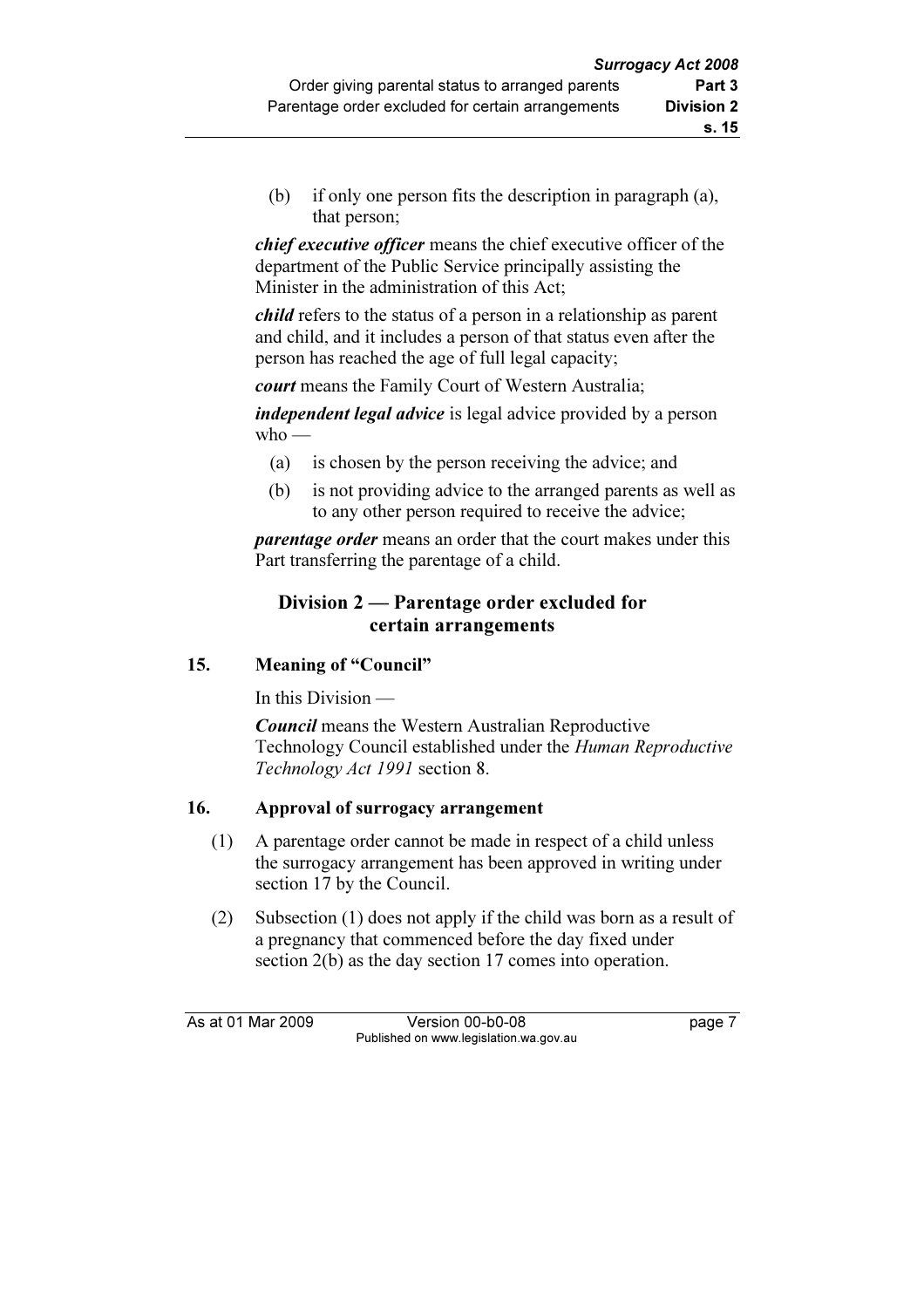#### 17. Requirements for surrogacy arrangement to be approved

The Council may approve a surrogacy arrangement only if —

- (a) the birth mother  $-$ 
	- (i) has reached 25 years of age; and
	- (ii) unless the Council is satisfied that there are exceptional circumstances because of which it should dispense with this requirement, has given birth to a live child;

and

- (b) the arrangement is set out in a written agreement signed  $by$  —
	- (i) each of the arranged parents; and
	- (ii) the birth mother and her husband or de facto partner, if any; and
	- (iii) any other person (a *donor*) whose egg or sperm is to be used for the conception of the child or who is the spouse or de facto partner of a donor;

and

- (c) the Council is satisfied that, at least 3 months before the approval is given, each of the persons required by paragraph (b) to sign the agreement (the *parties*) has  $-$ 
	- (i) undertaken any counselling about the implications of the surrogacy arrangement that regulations under this Act require; and
	- (ii) been assessed by a clinical psychologist and confirmed, in a written report provided to the Council, to be psychologically suitable to be involved in the surrogacy arrangement; and
	- (iii) received independent legal advice about the effect of the surrogacy arrangement;

and

page 8 Version 00-b0-08 As at 01 Mar 2009 Published on www.legislation.wa.gov.au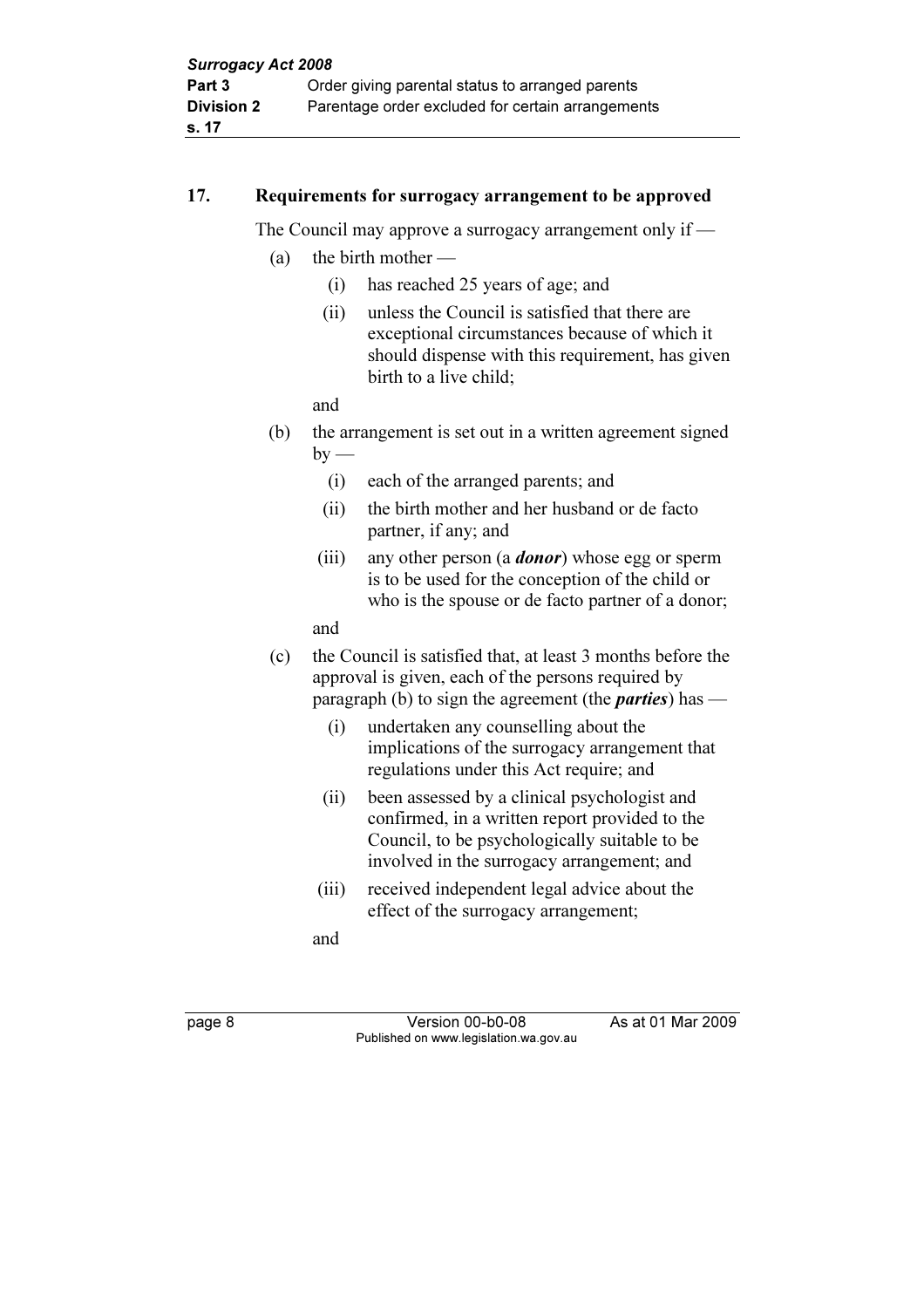- (d) the Council is satisfied that, at least 3 months before the approval is given, each of the arranged parents, the birth mother and any donor has been assessed by a medical practitioner and confirmed, in a written report provided to the Council, to be medically suitable to be involved in the surrogacy arrangement; and
- (e) the intended birth mother has not yet become pregnant under the arrangement.

#### 18. Application of Human Reproductive Technology Act 1991

 (1) For the purposes of the performance by the Council of a function under this Act, the provisions of the *Human* Reproductive Technology Act 1991 referred to in the Table apply as if the function were a function under that Act.

|                          | <b>Table</b> |  |
|--------------------------|--------------|--|
| s. $10(1)$ , (3) and (4) | Sch. cl. 4   |  |
| Sch. cl. $6$             | Sch. cl. 7   |  |
| Sch. cl. 8               | Sch. cl. 9   |  |
| Sch. cl. 10              |              |  |

- (2) The Council may, by resolution, delegate a function it is given by this Act to a committee appointed in accordance with subsection  $(1)$ .
- (3) For the purpose of the Human Reproductive Technology Act 1991 Schedule clause 10(1)(d) a delegation made under subsection (2) is taken to be a delegation made under section 11 of that Act.
- (4) To enable it to perform its functions under this Act, the Council may make use of staff, services or facilities available to it under the Human Reproductive Technology Act 1991.

As at 01 Mar 2009 Version 00-b0-08 page 9 Published on www.legislation.wa.gov.au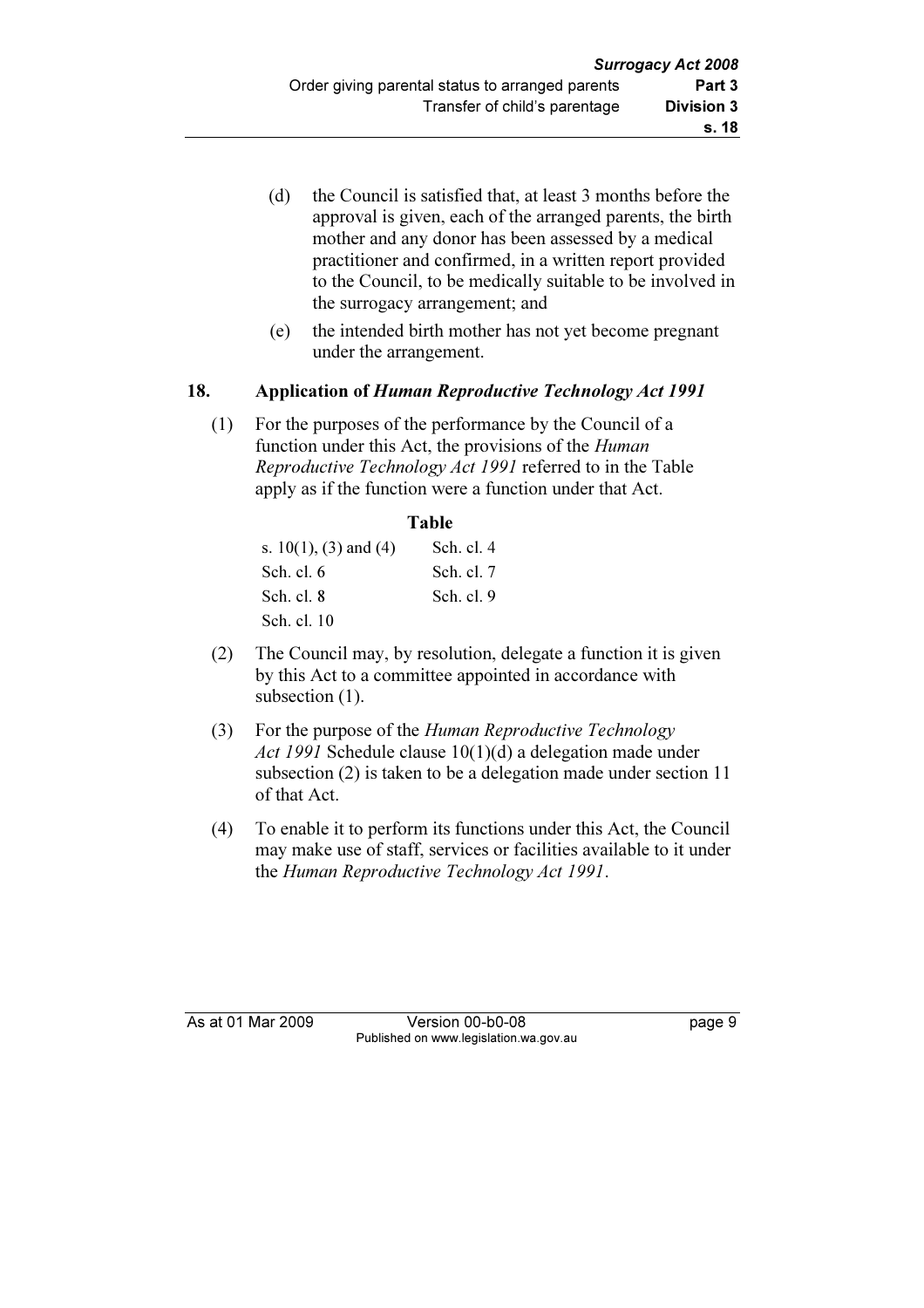## Division 3 — Transfer of child's parentage

#### 19. Circumstances for seeking parentage order

- (1) An application can be made under this Part for a parentage order only if  $-$ 
	- (a) the arranged parents reside in Western Australia and at least one arranged parent has reached 25 years of age; and
	- (b) when the surrogacy arrangement was entered into or after that time but before the application is made —
		- (i) the arranged parents are an eligible couple; or
		- (ii) one of the arranged parents, or the arranged parent if there is only one, is an eligible person.
- (2) In subsection  $(1)(b)$  —

eligible couple means 2 people of opposite sexes who are married to, or in a de facto relationship with, each other and who, as a couple —

- (a) are unable to conceive a child due to medical reasons not excluded by subsection (3); or
- (b) although able to conceive a child, would be likely to conceive a child affected by a genetic abnormality or a disease;

eligible person means a woman who —

- (a) is unable to conceive a child due to medical reasons not excluded by subsection (3); or
- (b) although able to conceive a child, would be likely to conceive a child affected by a genetic abnormality or a disease; or
- (c) although able to conceive a child, is unable for medical reasons to give birth to a child.

page 10 Version 00-b0-08 As at 01 Mar 2009 Published on www.legislation.wa.gov.au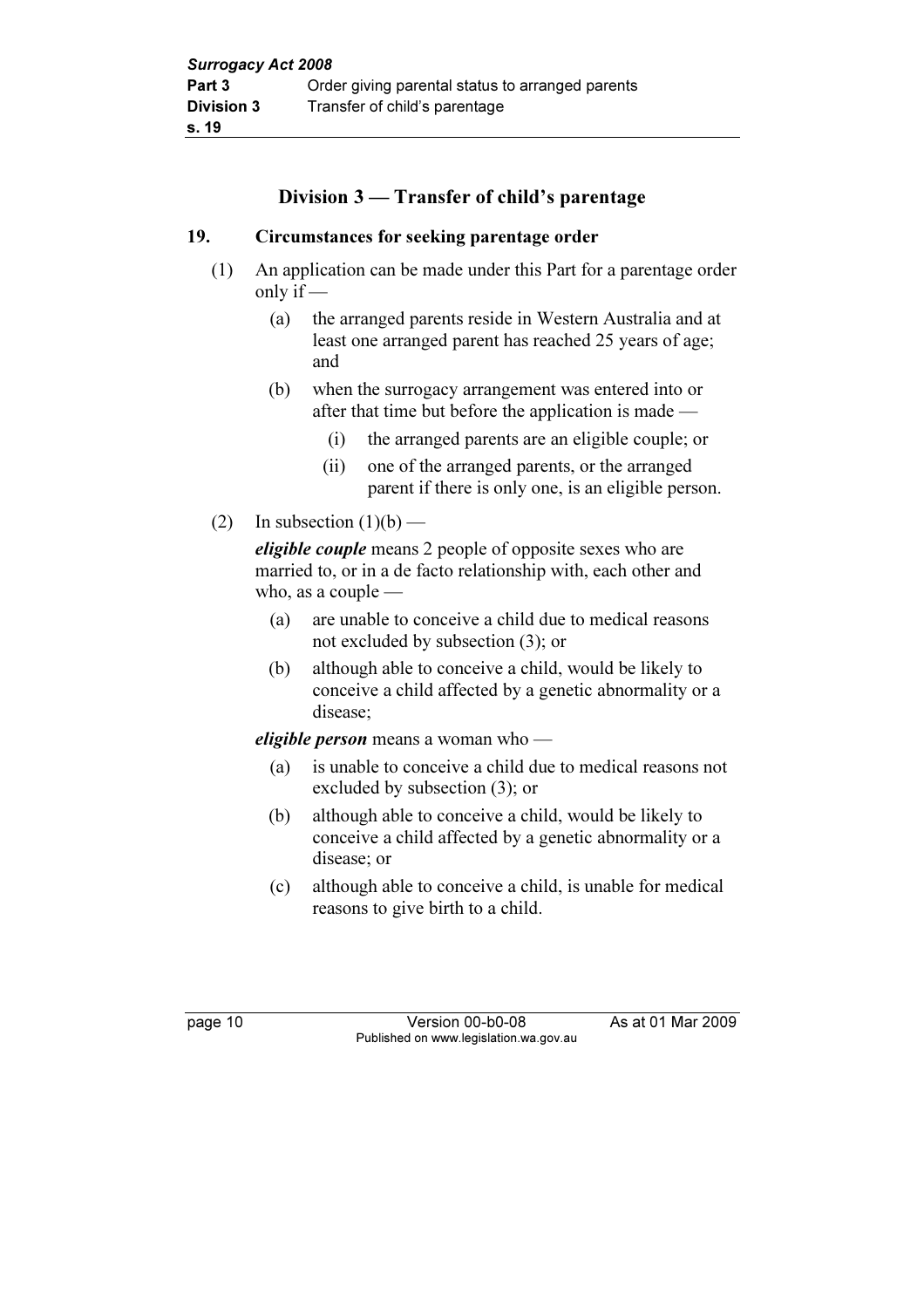- (3) The medical reasons for being unable to conceive a child that are referred to in the definitions of *eligible couple* and *eligible* person do not include —
	- (a) a reason arising from a person's age; or
	- (b) a reason prescribed for the purpose of the Human Reproductive Technology Act 1991 section 23(1)(d).

## 20. Applying for a parentage order

- (1) In the circumstances described in section 19, the arranged parents may, if the making of the order would not be prevented by section 16(1), apply in accordance with this section for a parentage order.
- (2) The application can be lodged with the court only after a period of 28 days has elapsed since the day on which the child is born.
- (3) The application cannot be lodged with the court more than 6 months after the day on which the child is born except with the leave of the court, which may be given in exceptional circumstances.
- (4) If the child was born before the day fixed under section 2(b) as the day on which this section comes into operation, the application may, despite subsection (3), be lodged within one year after that day.
- (5) Before the court considers the application, a certified copy of the child's birth certificate must, if it is available, have been lodged with the court.

#### 21. Court may make parentage order

- (1) The court may, on an application made under section 20(1), make a parentage order.
- (2) Before it makes a parentage order the court has to be satisfied that —
	- (a) the circumstances that section 19 requires for applying for a parentage order exist; and

As at 01 Mar 2009 Version 00-b0-08 page 11 Published on www.legislation.wa.gov.au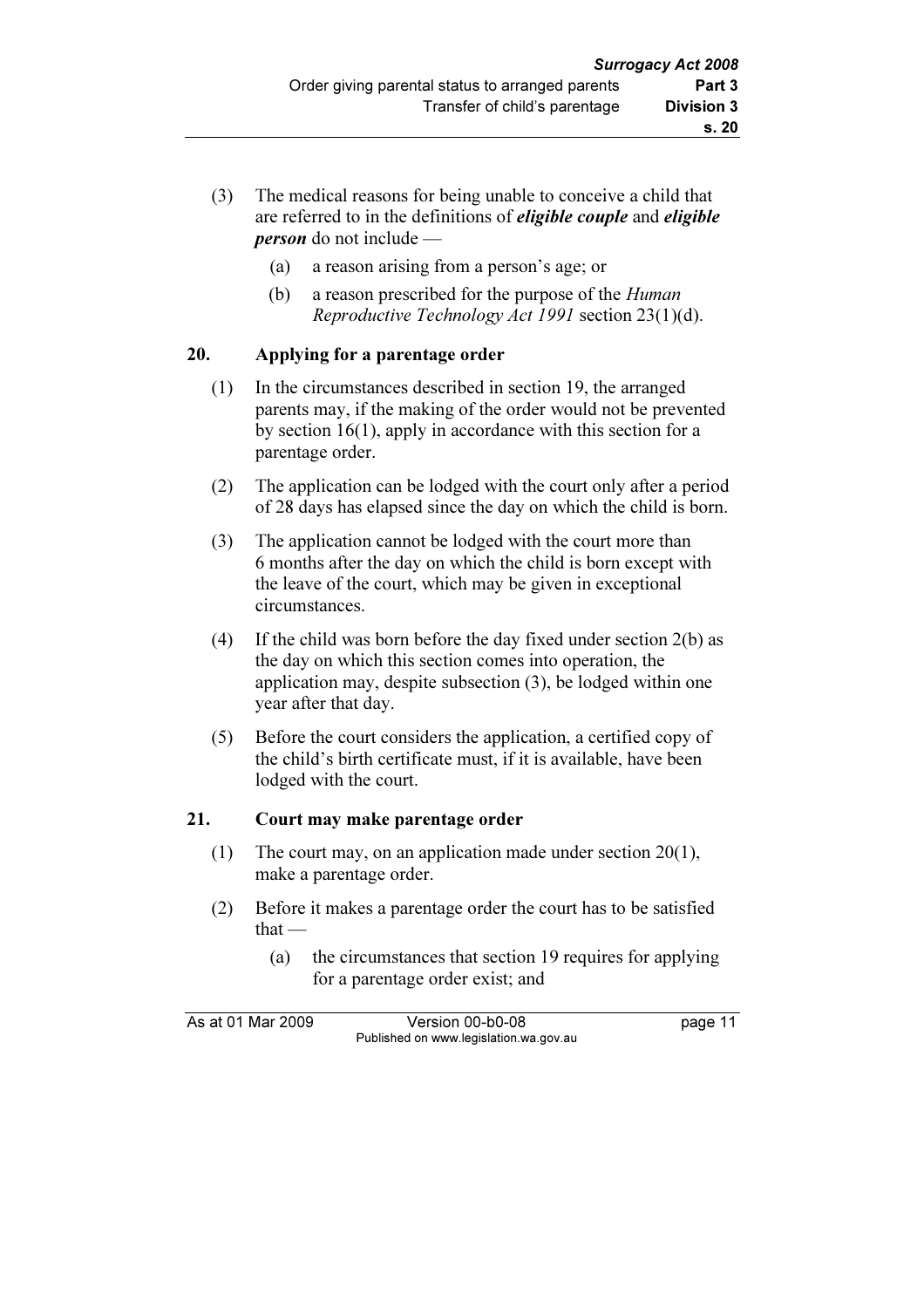| (b) | except to the extent that subsection (3) authorises the<br>court to dispense with the requirement for a birth parent<br>to have received the counselling, the child's birth<br>parents and the arranged parents have received<br>appropriate counselling about the effect of the proposed<br>order; and |
|-----|---------------------------------------------------------------------------------------------------------------------------------------------------------------------------------------------------------------------------------------------------------------------------------------------------------|
| (c) | except to the extent that subsection (3) authorises the<br>court to dispense with the requirement for a birth parent<br>to have received the advice, the child's birth parents and<br>the arranged parents have received independent legal<br>advice about the effect of the proposed order; and        |
| (d) | except to the extent that subsection $(3)$ authorises the<br>court to dispense with the requirement for a birth<br>parent's consent, the child's birth parents freely consent<br>to the making of the order; and                                                                                        |
| (e) | except in circumstances identified in subsection (4), the<br>child was, when the application for the order was lodged<br>with the court, and is, when the court makes the<br>proposed order, in the day to day care of the arranged<br>parents; and                                                     |
| (f) | except to the extent that subsection (3) authorises the<br>court to dispense with the requirement for a birth parent<br>to have agreed, the child's birth parents and the arranged<br>parents have agreed in writing to an appropriate plan                                                             |

 (g) it is in the best interests of the child for the court to make the proposed order.

(the approved plan) in accordance with section 22; and

- (3) In circumstances identified in subsection (4) or if the court is satisfied that a birth parent is deceased or incapacitated or that the arranged parents have been unable to contact a birth parent despite having made reasonable efforts to do so, the court may dispense with —
	- (a) the requirement for the birth parent to have received counselling as described in subsection (2)(b); or

page 12 Version 00-b0-08 As at 01 Mar 2009 Published on www.legislation.wa.gov.au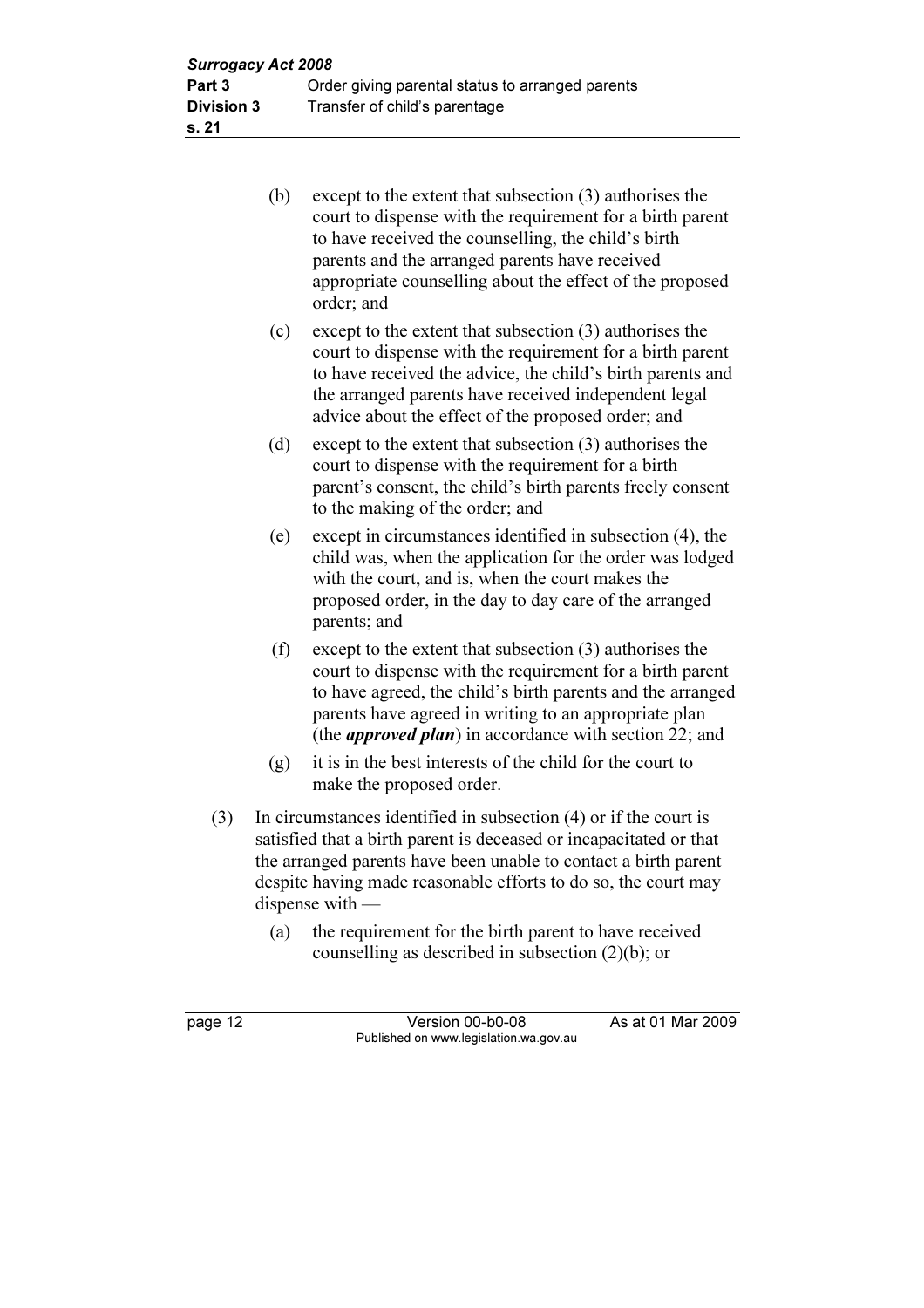- (b) the requirement for the birth parent to have received independent legal advice as described in subsection  $(2)(c)$ ; or
- (c) the requirement for the birth parent to consent under subsection (2)(d) to the making of a parentage order; or
- (d) the requirement for the birth parent to have agreed to an appropriate plan as described in subsection (2)(f).
- (4) The circumstances this subsection identifies are that
	- (a) the birth mother is not the child's genetic parent; and
	- (b) at least one arranged parent is the child's genetic parent.
- (5) In subsection  $(4)$  —

**genetic parent** of a child means a person from whose egg or sperm the child is conceived.

## 22. Contents of approved plan

- (1) The plan needed to satisfy the court as section  $21(2)(f)$  requires may deal with any matter relating to the child, and has to —
	- (a) adequately balance the rights and responsibilities of the parties to the plan; and
	- (b) promote the child's long-term welfare; and
	- (c) be reasonable in the circumstances.
- (2) Without limiting the matters that the plan may deal with, the plan has to set out details of —
	- (a) any time that the child is to spend, or communication that the child is to have, with the child's birth parents or any other person; and
	- (b) any information that any of the parties is to provide to the other or to any other person.

## 23. Ancillary orders

 When the court makes a parentage order it may make any consequential or ancillary order it thinks fit in the interests of

As at 01 Mar 2009 Version 00-b0-08 page 13 Published on www.legislation.wa.gov.au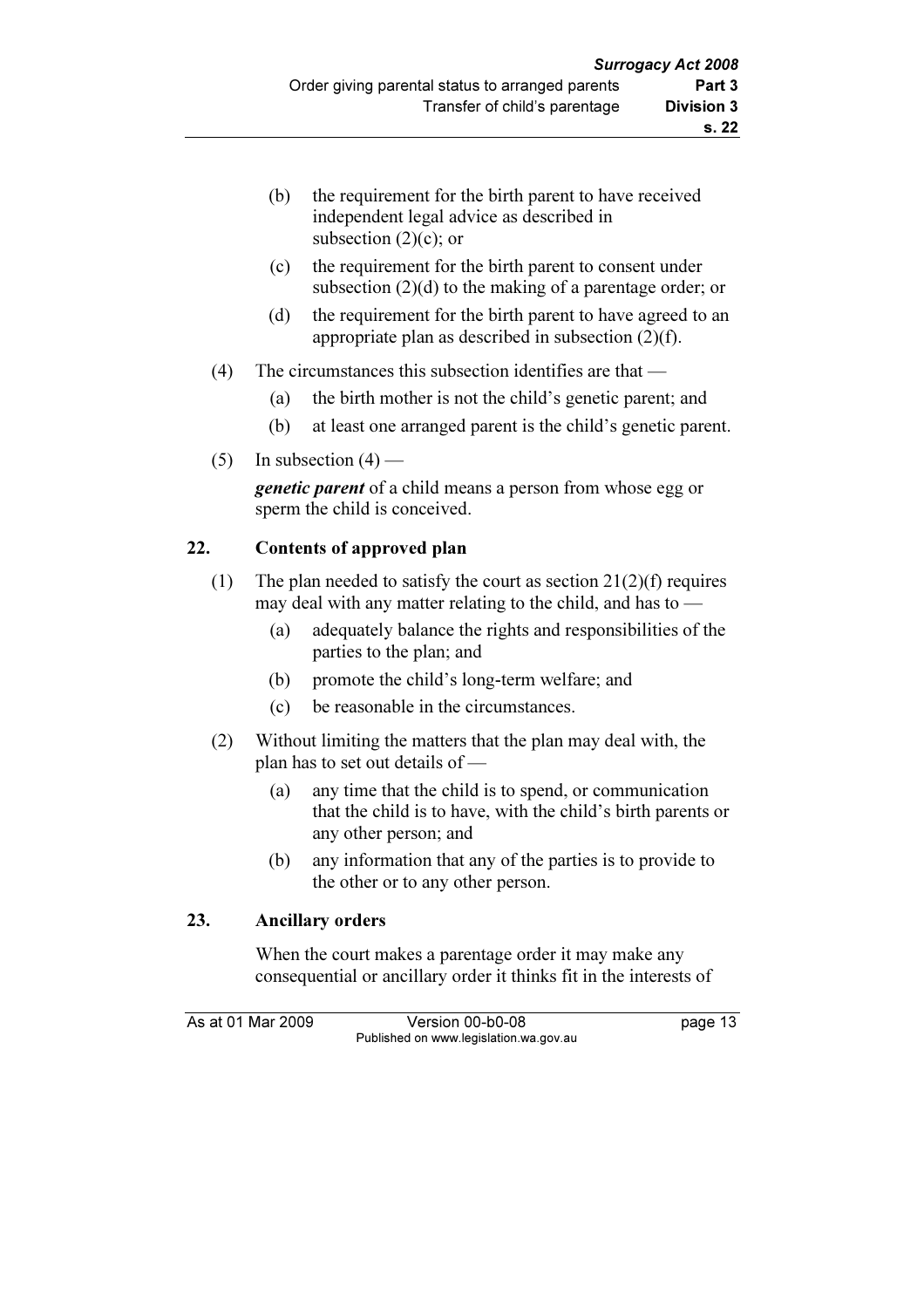justice or for the welfare and in the best interests of the child whose parentage would be affected.

## 24. Multiple births

- (1) This section applies if an application is made for a parentage order about a child who has a living brother or sister born as a result of the same pregnancy as the child (a *living birth sibling*).
- (2) The court cannot make a parentage order about a child who has a living birth sibling unless it also makes a parentage order about each living birth sibling of the child.

## 25. Name of child

- (1) If a parentage order is made, the court is to, by the same order, declare the name by which the child whose parentage is transferred is to be known.
- (2) Before making an order changing the child's name, the court is to have regard to —
	- (a) the principle that a child's first name should not be changed by a parentage order except in special circumstances; and
	- (b) anything that is relevant in the approved plan.
- (3) An order under this section does not prevent a subsequent change of name under a law of the State or the Commonwealth.

#### 26. Effect of parentage order

- (1) The effect of a parentage order is that, for the purposes of the law of this State —
	- (a) the relationship between the child whose parentage is transferred and each of the arranged parents is to be treated as being that of child and parent; and
	- (b) the relationship between the child whose parentage is transferred and each of the child's birth parents is to be treated as not being that of child and parent; and

page 14 Version 00-b0-08 As at 01 Mar 2009 Published on www.legislation.wa.gov.au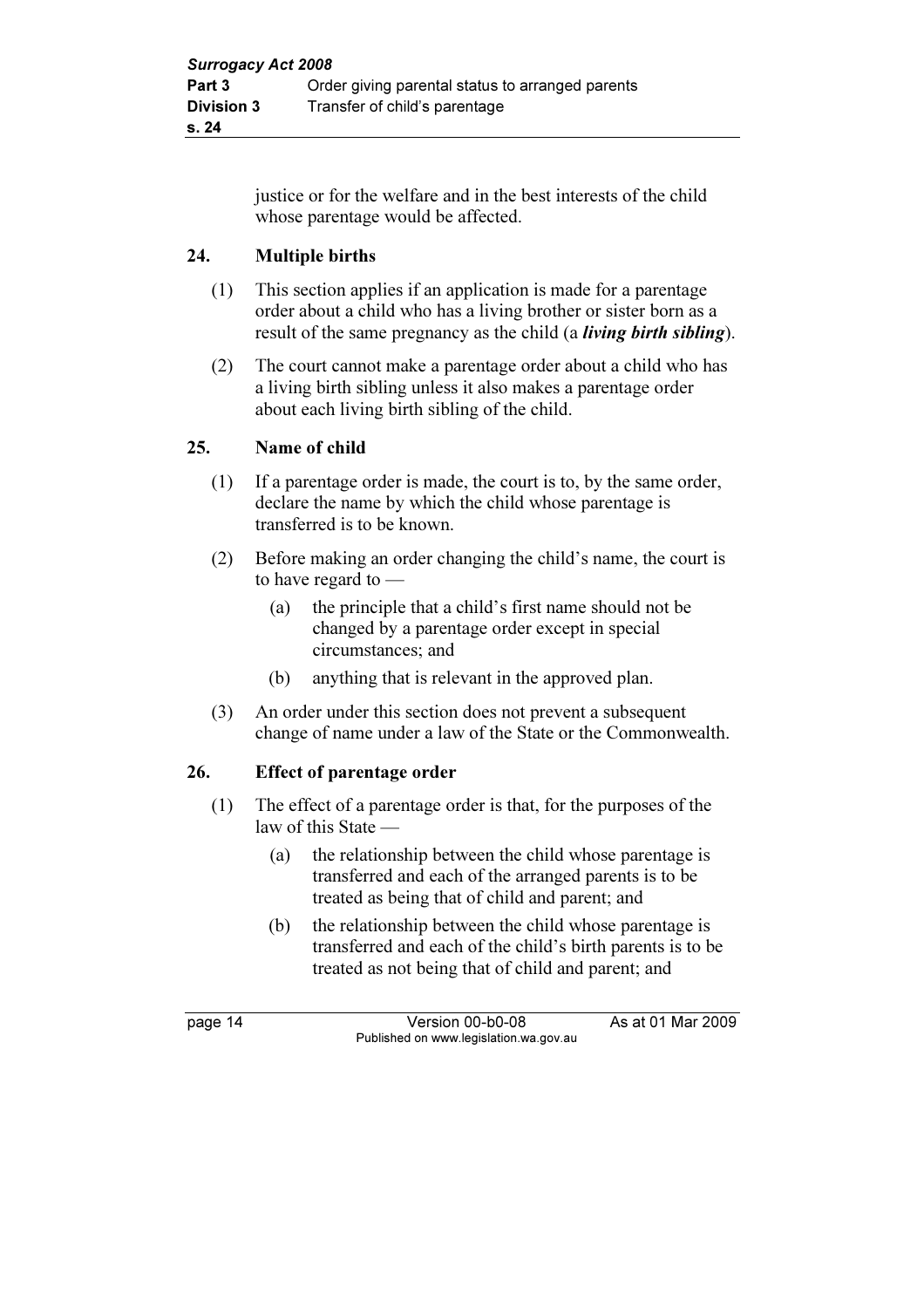- (c) the relationships of all persons to the child whose parentage is transferred, to each of the arranged parents, and to each of the birth parents of the child are to be determined in accordance with this section.
- (2) If a parentage order is made, an appointment, in a deed or will existing at the time the parentage order is made, of a person as the guardian of the child whose parentage is transferred, ceases to have effect.

## 27. Discharge of parentage order

- (1) The court may, if satisfied as described in subsection (2), make an order discharging a parentage order on receiving an application for it to do so from —
	- (a) the Attorney General; or
	- (b) the chief executive officer; or
	- (c) the chief executive officer of the department of the Public Service principally assisting in the administration of the Adoption Act 1994; or
	- (d) a child whose parentage was transferred by the parentage order who has reached the age of 18 years.
- (2) On an application under subsection (1), the court may make an order discharging a parentage order if it is satisfied that —
	- (a) the parentage order was obtained by fraud, duress or other improper means; or
	- (b) a consent relied on for the making of the parentage order was not an effective consent because it was obtained by fraud, duress or material inducement; or
	- (c) there is an exceptional reason why the parentage order should be discharged.
- (3) If the court makes an order discharging a parentage order, the court is to, by the same order, declare the name by which the child whose parentage would be affected is to be known, having

As at 01 Mar 2009 Version 00-b0-08 page 15 Published on www.legislation.wa.gov.au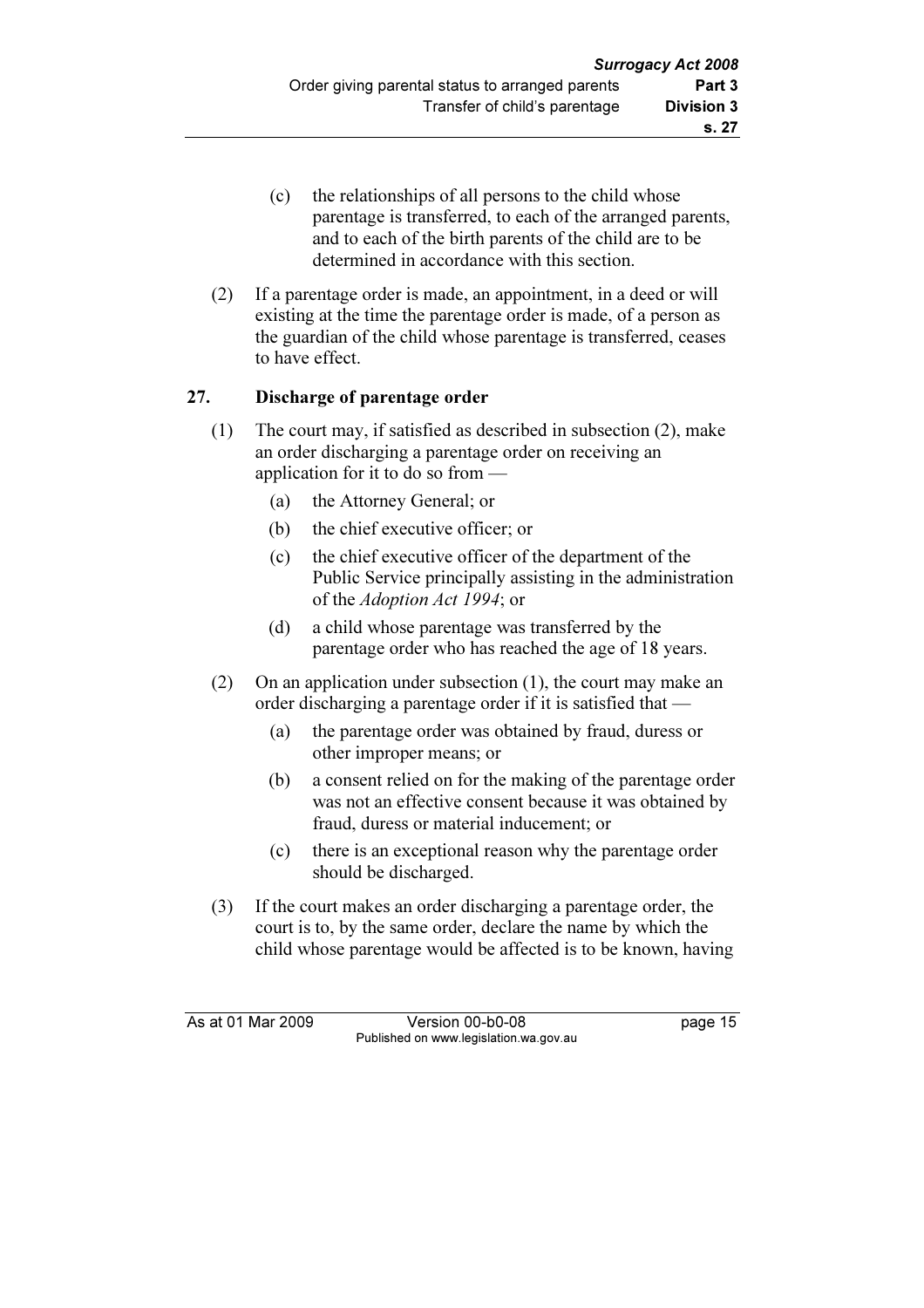regard to the principle that a child's first name should not be changed by the order except in special circumstances.

- (4) An order under subsection (3) does not prevent a subsequent change of name under a law of the State or the Commonwealth.
- (5) The court is not to make an order under subsection (2) unless
	- (a) to do so would be for the welfare and in the best interests of the child whose parentage would be affected; and
	- (b) the court is satisfied that reasonable efforts have been made to give notice of the application to —
		- (i) each of the birth parents of the child whose parentage would be affected; and
		- (ii) each of the arranged parents; and
		- (iii) if the court considers it appropriate having regard to the child's age, the child whose parentage would be affected.
- (6) Any person may apply for leave to intervene in an application under subsection (1) and the court may make an order entitling the person to intervene in the application.
- (7) A person who is permitted under subsection (6) to intervene in an application under subsection (1) is to be treated as a party to the application with all the rights, duties and liabilities of a party, unless the court orders otherwise.
- (8) Where an order is made under subsection (2), the court may make any consequential or ancillary order it thinks fit in the interests of justice or for the welfare and in the best interests of the child whose parentage would be affected, including any order relating to —
	- (a) the ownership or possession of property; or
	- (b) any matter affecting the child in relation to the duties, powers, responsibilities and authority which, by law, parents have in relation to children; or

page 16 **Version 00-b0-08** As at 01 Mar 2009 Published on www.legislation.wa.gov.au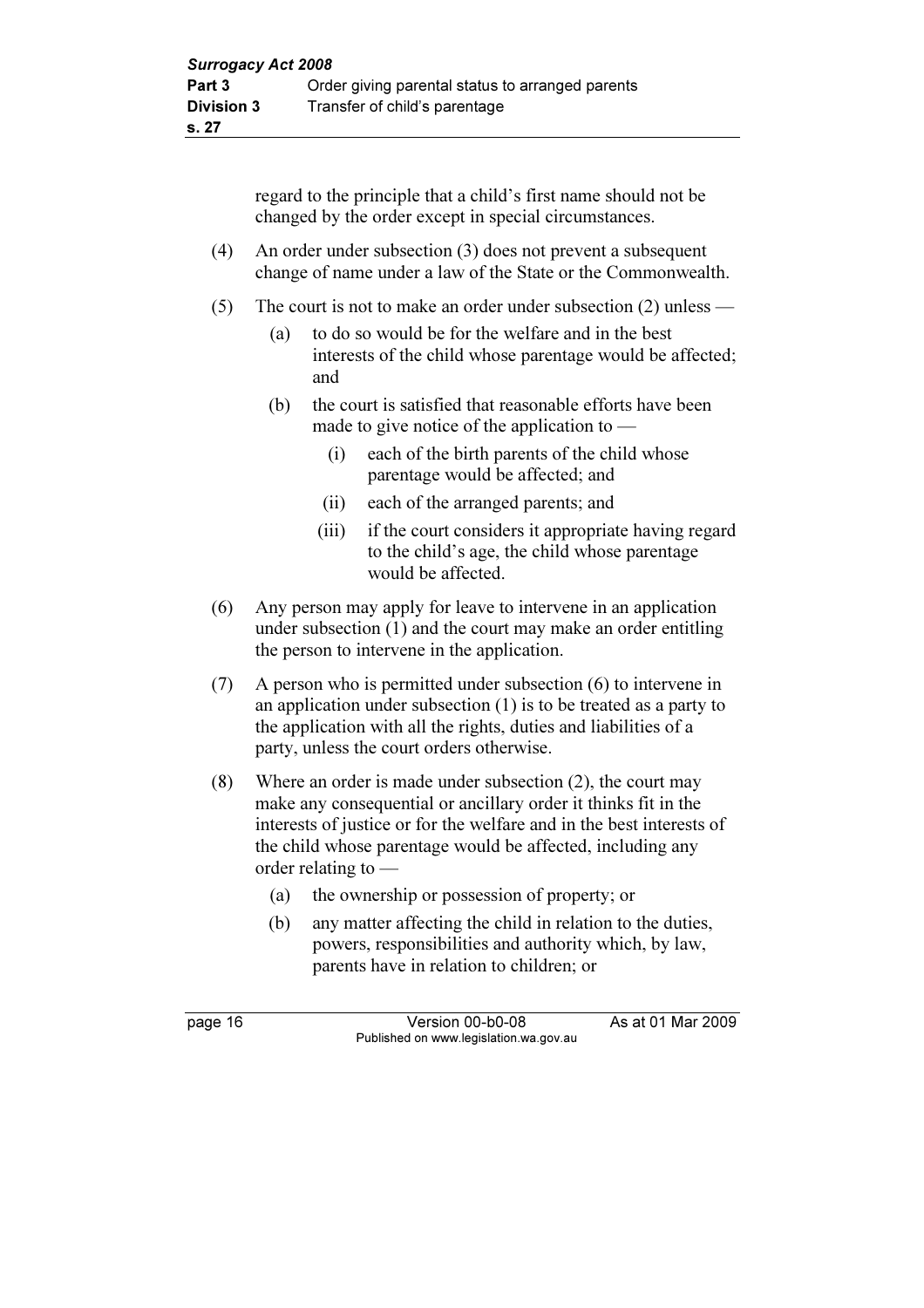- (c) the domicile of the child.
- (9) Where a parentage order is discharged under subsection (2), the rights, duties, liabilities and relationships of persons under the law of the State are to be, after the order is discharged, as if the parentage order had not been made.
- $(10)$  Subsection  $(9)$ 
	- (a) does not apply to the extent that its application would be inconsistent with any order made under subsection (8) or with section 28; and
	- (b) does not affect
		- (i) anything lawfully done; or
		- (ii) the consequences of anything lawfully done; or
		- (iii) any proprietary right or interest that became vested in any person,

while the parentage order was in force.

#### 28. Relationships for laws relating to sexual offences

 For the purposes of the law of this State relating to sexual offences, being law for the purposes of which the relationship between persons is relevant —

- (a) despite section 26(1) and (2), a parentage order does not cause the cessation of any relationship that would have existed if the parentage order had not been made, and any such relationship is to be treated as existing in addition to any relationship that exists by virtue of the application of this section in relation to the parentage order; and
- (b) despite section 27(9), the discharge of a parentage order does not cause the cessation of any relationship that would have existed if the discharging order had not been made, and any such relationship is to be treated as existing in addition to any relationship that exists by virtue of the discharge of the parentage order.

As at 01 Mar 2009 Version 00-b0-08 page 17 Published on www.legislation.wa.gov.au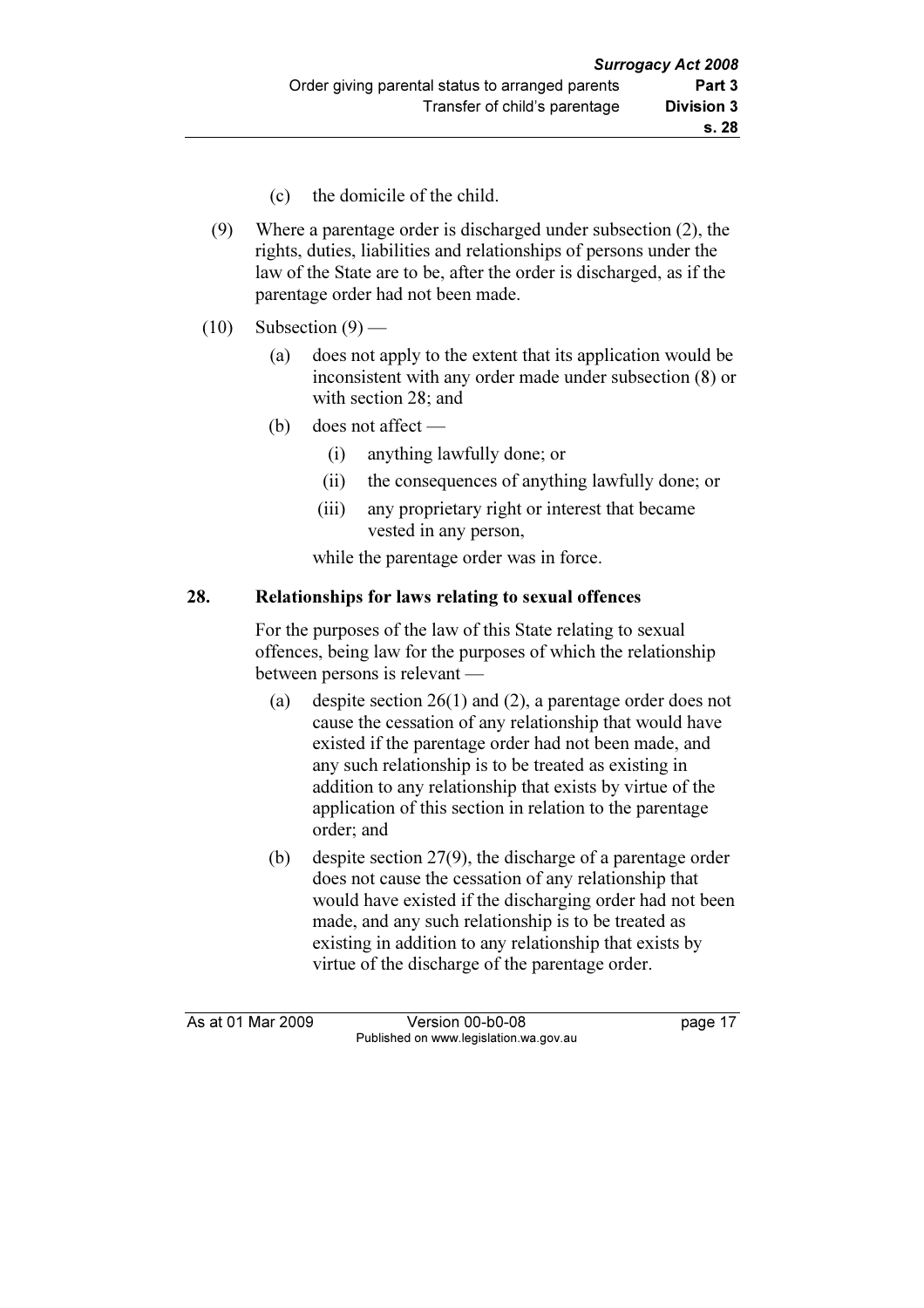#### 29. Finality of parentage order

 A parentage order cannot be appealed against, reviewed, called in question, or affected by any court, on any account, except —

- (a) under section 27; or
- (b) under the Family Court Act 1997 section 211(3).

#### 30. Varying approved plan

- (1) A person described in subsection (2) may apply to the court for approval to vary an approved plan relating to a child if the child has not reached 18 years of age.
- (2) The only person who can make the application is  $-$ 
	- (a) a person who is a party to the approved plan; or
	- (b) a birth parent who is not a party to the approved plan.
- (3) The court may approve of the plan being varied in writing as sought by the application under subsection (1) if it is satisfied that —
	- (a) the variation is appropriate because of a change of circumstances since the approved plan was agreed; and
	- (b) the plan as varied would conform to the requirements of section 22.
- (4) The variation may be to add a new party to the plan.

#### 31. Court's powers to do with breach of approved plan

- (1) If, on an application made to it by a party to an approved plan, the court is satisfied that a breach of a provision of the plan has occurred or is likely to occur, the court may —
	- (a) order the parties to the plan to participate in a mediation process; or
	- (b) exercise its powers under the Family Court Act 1997, as it thinks fit, to enforce a provision of the plan as if the provision were an order made by the court under that Act.

page 18 Version 00-b0-08 As at 01 Mar 2009 Published on www.legislation.wa.gov.au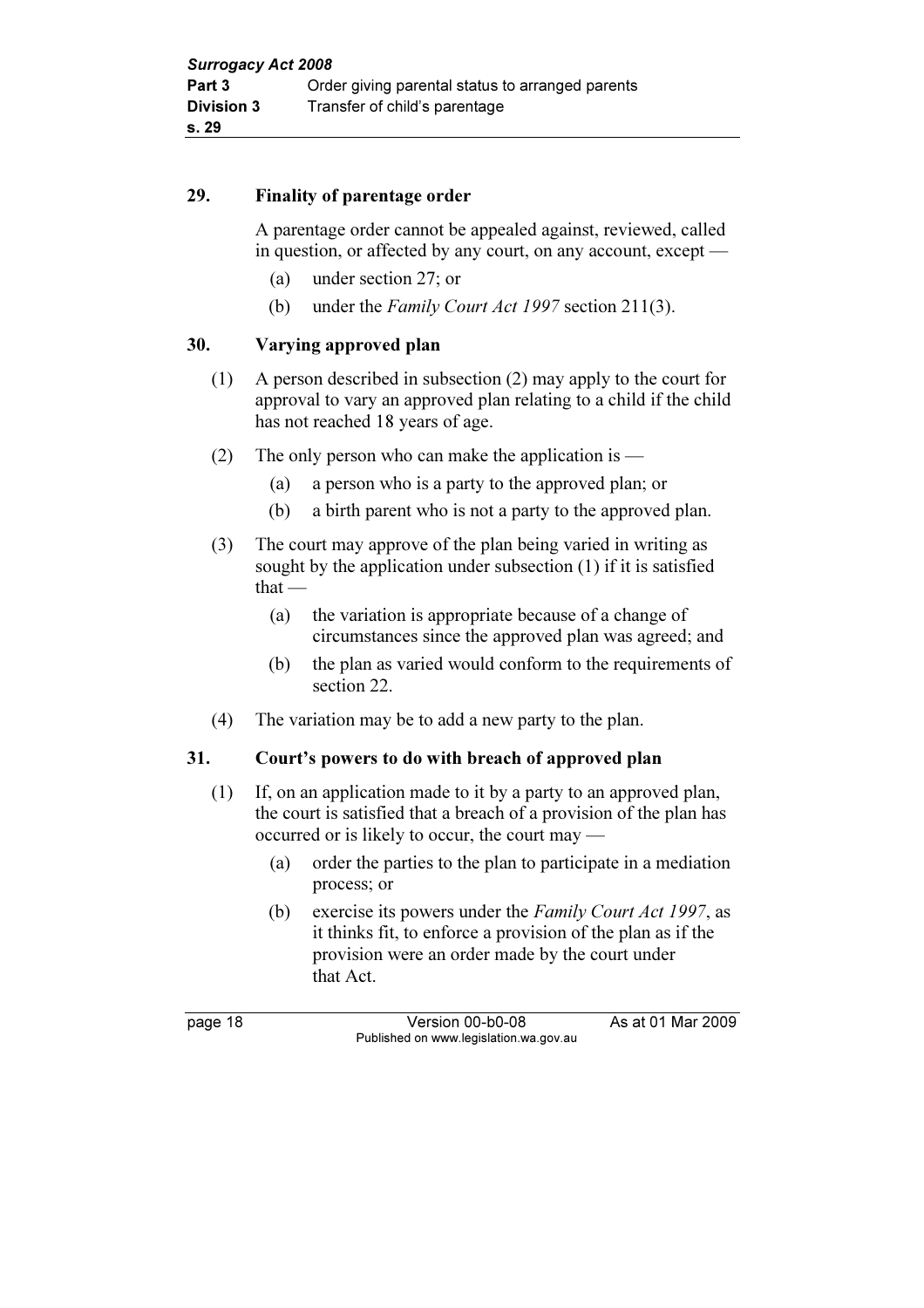(2) Without limiting subsection (1), the court may deal with a breach of a provision of an approved plan as if the person who breached the provision had contravened an order made by the court under the Family Court Act 1997 or had been in contempt of the court.

## 32. Court to notify certain officers

- (1) The registrar of the court is to give to the Registrar of Births, Deaths and Marriages written notice of the particulars described in subsection (2) if the court —
	- (a) makes a parentage order; or
	- (b) makes an order under section 27(1) discharging a parentage order.
- (2) The particulars of which notice has to be given are
	- (a) the date of the order; and
	- (b) the full name, address and occupation of each of the arranged parents; and
	- (c) the name by which the child whose parentage was transferred is known before, and is to be known after, the order becomes effective; and
	- (d) the terms of any consequential or ancillary order under section 27(8); and
	- (e) details of the date and place of birth of the child whose parentage was transferred and the name and address of each of the child's birth parents; and
	- (f) if available, any other information required by the Registrar of Births, Deaths and Marriages in relation to the registration under the Births, Deaths and Marriages Registration Act 1998 of the birth of the child whose parentage was transferred.
- (3) If the birth of the child whose parentage was transferred is not registered in this State under the Births, Deaths and Marriages Registration Act 1998 then in addition to the notice required by

As at 01 Mar 2009 Version 00-b0-08 page 19 Published on www.legislation.wa.gov.au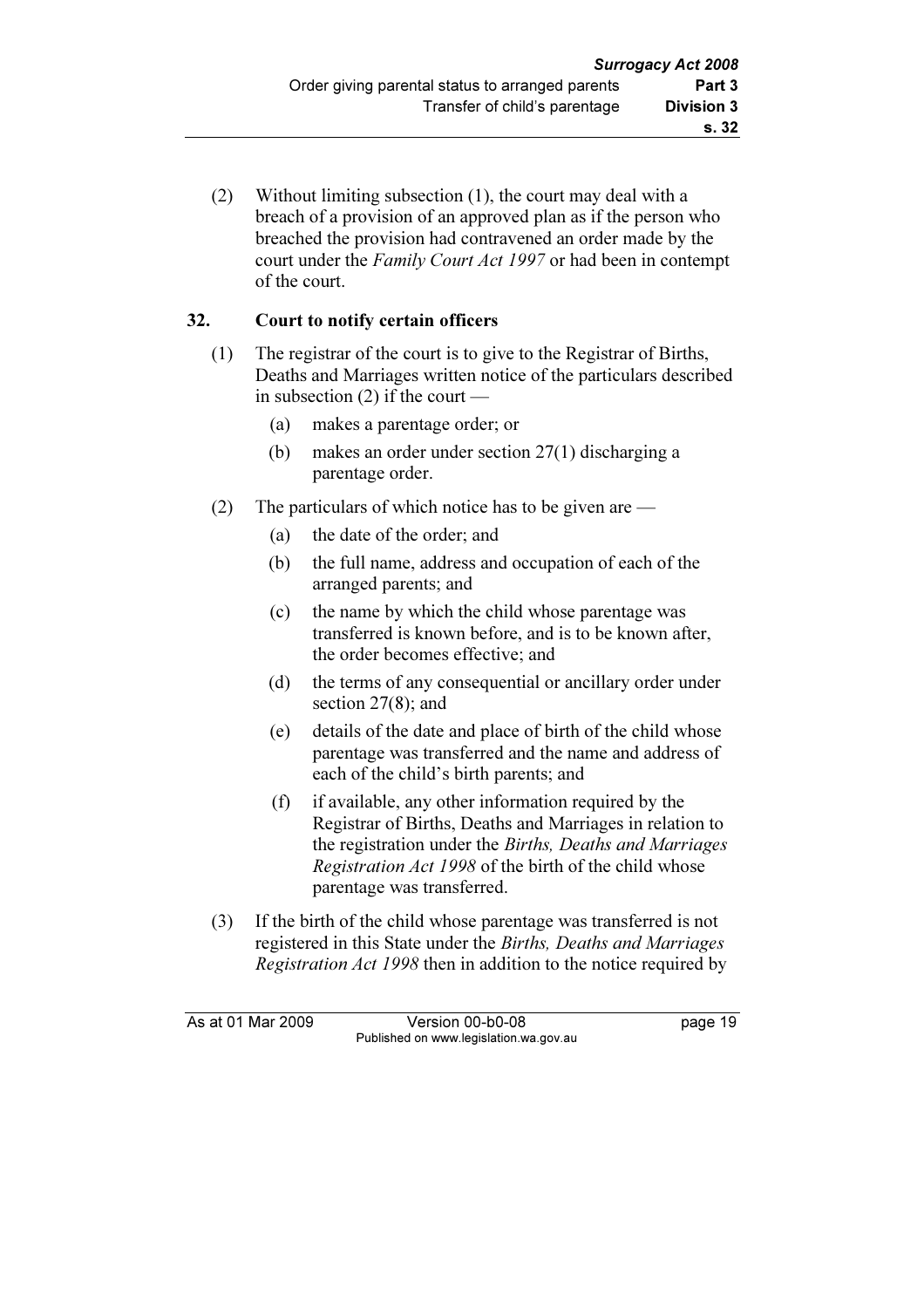subsection (1), the registrar of the court is to give the Registrar of Births, Deaths and Marriages a copy of the original registration of the child's birth, if it is available.

## Division 4 — Access to information

### 33. Terms used in this Division

In this Division —

descendant means a lineal descendant;

grandparent means a lineal grandparent or a lineal ancestor;

sibling means a brother or sister of the whole or half blood,

 whether or not the relationship is traced through, or to, a person whose parents were not married to each other at the time of the person's birth, or subsequently.

#### 34. Application of this Division or order under it

- (1) If an approved plan provides for a party to the plan to have greater or earlier access to information than would be available under this Division, the party is entitled to access in accordance with the plan.
- (2) A right that this Division gives to have access to information or an order that the court makes giving access to information prevails over a provision of any contract or approved plan that purports to restrict or exclude that access.

#### 35. Right under this Division to be treated as adequate reason

 A right that this Division gives to a person to have access to the registration of a birth is to be treated as an adequate reason, for the purposes of the Births, Deaths and Marriages Registration Act 1998 section 54 or 55, for the Registrar of Births, Deaths and Marriages —

 (a) to allow the person access to the Register under that Act; and

page 20 Version 00-b0-08 As at 01 Mar 2009 Published on www.legislation.wa.gov.au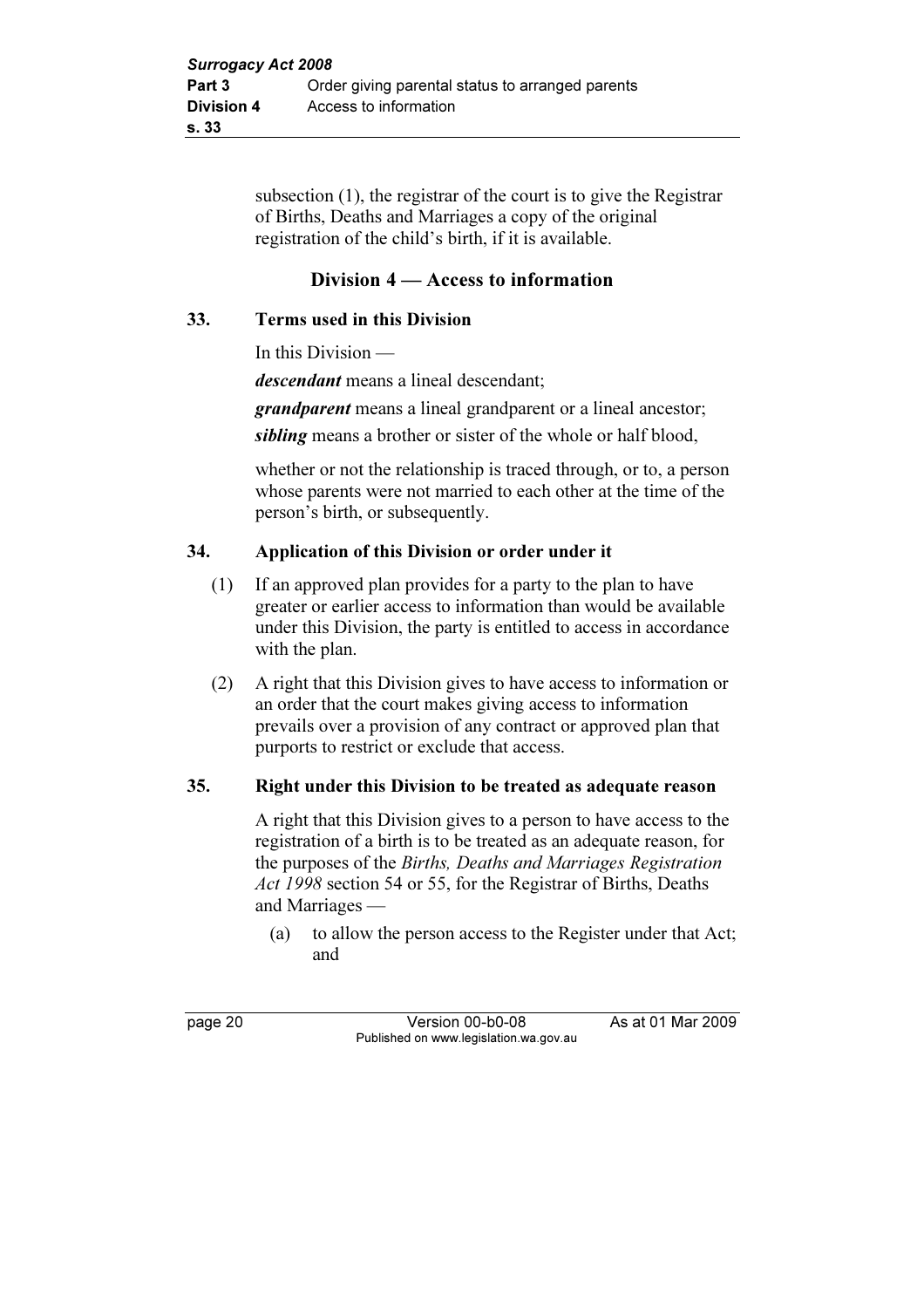- (b) to provide the person with information extracted from the Register under that Act; and
- (c) to search for information in the Register under that Act.

#### 36. Court order excluding access to information

- (1) On an application for a parentage order or after a parentage order has been made, a party may apply to the court for an order excluding a person from having access under this Division to information.
- (2) On an application under subsection (1), the court may make an order excluding a person from having access under this Division to information if it is satisfied that the person's access to the information would be likely to place at serious risk —
	- (a) the applicant; or
	- (b) the person to whom the applicant is married, or with whom the applicant is in a de facto relationship; or
	- (c) any child of the applicant.
- (3) The order may exclude access to all or specified information in all or specified circumstances, and may exclude access from being given by the court or exclude a right of access from arising under this Division.
- (4) If an order is made under subsection (2), the registrar of the court is to give the Registrar of Births, Deaths and Marriages a certified copy of the order as soon as is practicable.
- (5) On the application of a person affected by an order under subsection (2), the court may revoke, suspend, or vary the order.

## 37. Access to certain court records

 (1) A person cannot have access to the record of proceedings in a court in relation to a parentage order except with the court's approval given on an application under subsection (2) or section 40(4) or 41(4).

As at 01 Mar 2009 Version 00-b0-08 page 21 Published on www.legislation.wa.gov.au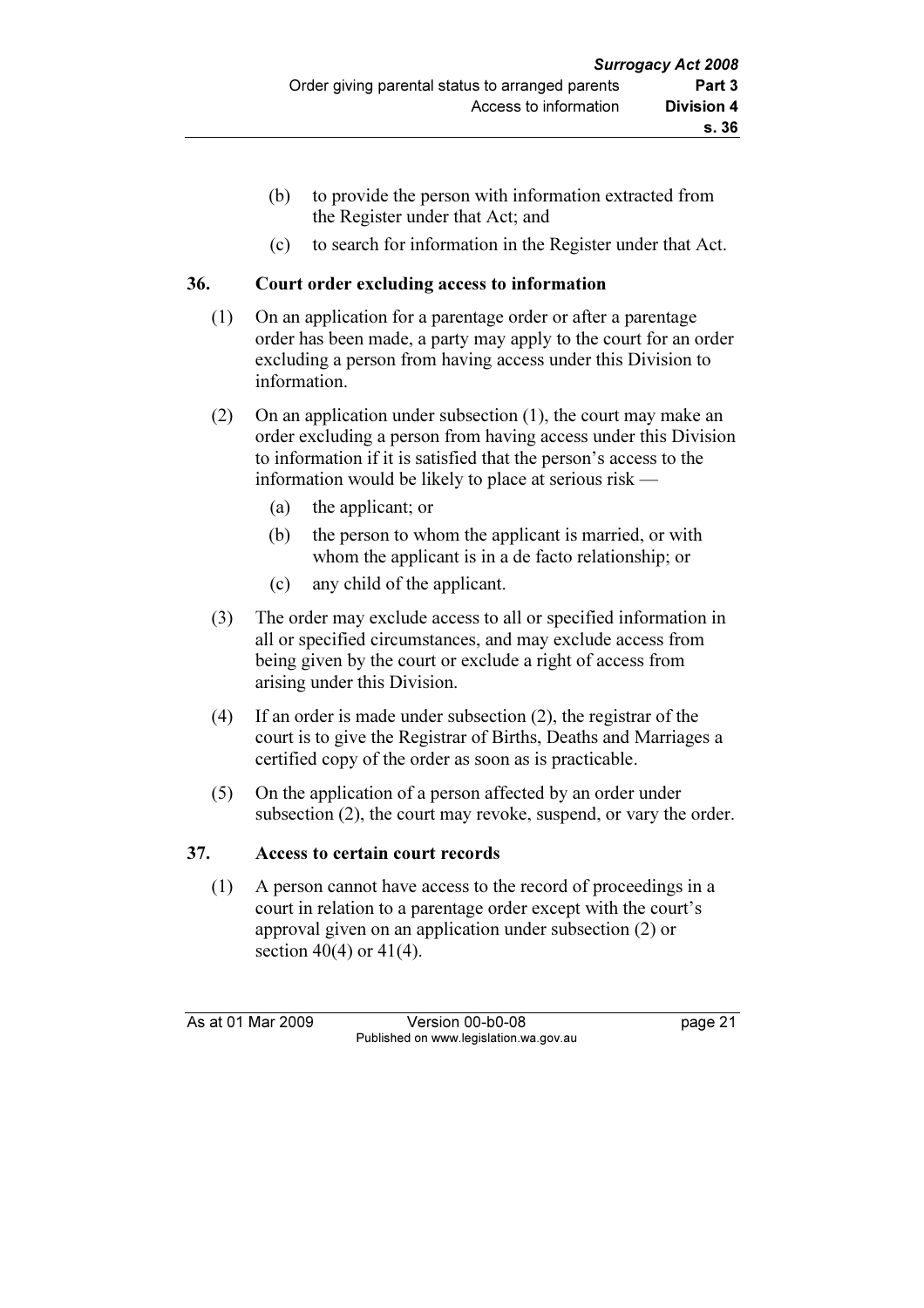- (2) The court may give access to all or part of the record of proceedings if an application for access is made in writing by  $-$ 
	- (a) the child to whose parentage the order relates; or
	- (b) a birth parent of the child; or
	- (c) an arranged parent of the child; or
	- (d) any other person who was a party to the proceedings.
- (3) Without limiting the other reasons for which the court may refuse to give a person access on an application under subsection (2) or section  $40(4)$  or  $41(4)$ , the court may refuse to give access if —
	- (a) the person has not produced to the registrar or another appropriate officer of the court proof of the person's identity; or
	- (b) the person has not complied with a requirement of the court under any law or rule of practice relating to inspection of and release of information generally from its record of proceedings; or
	- (c) to give access would be contrary to any court order in relation to exclusion of persons from the hearing of the proceedings.

#### 38. Access to registration of birth

- (1) A person has the right to have access to the registration of the birth of a person whose parentage has been transferred by a parentage order if and only if the person who is to have access  $is -$ 
	- (a) the child to whose parentage the order relates; or
	- (b) a birth parent of the child; or
	- (c) an arranged parent of the child.

page 22 Version 00-b0-08 As at 01 Mar 2009 Published on www.legislation.wa.gov.au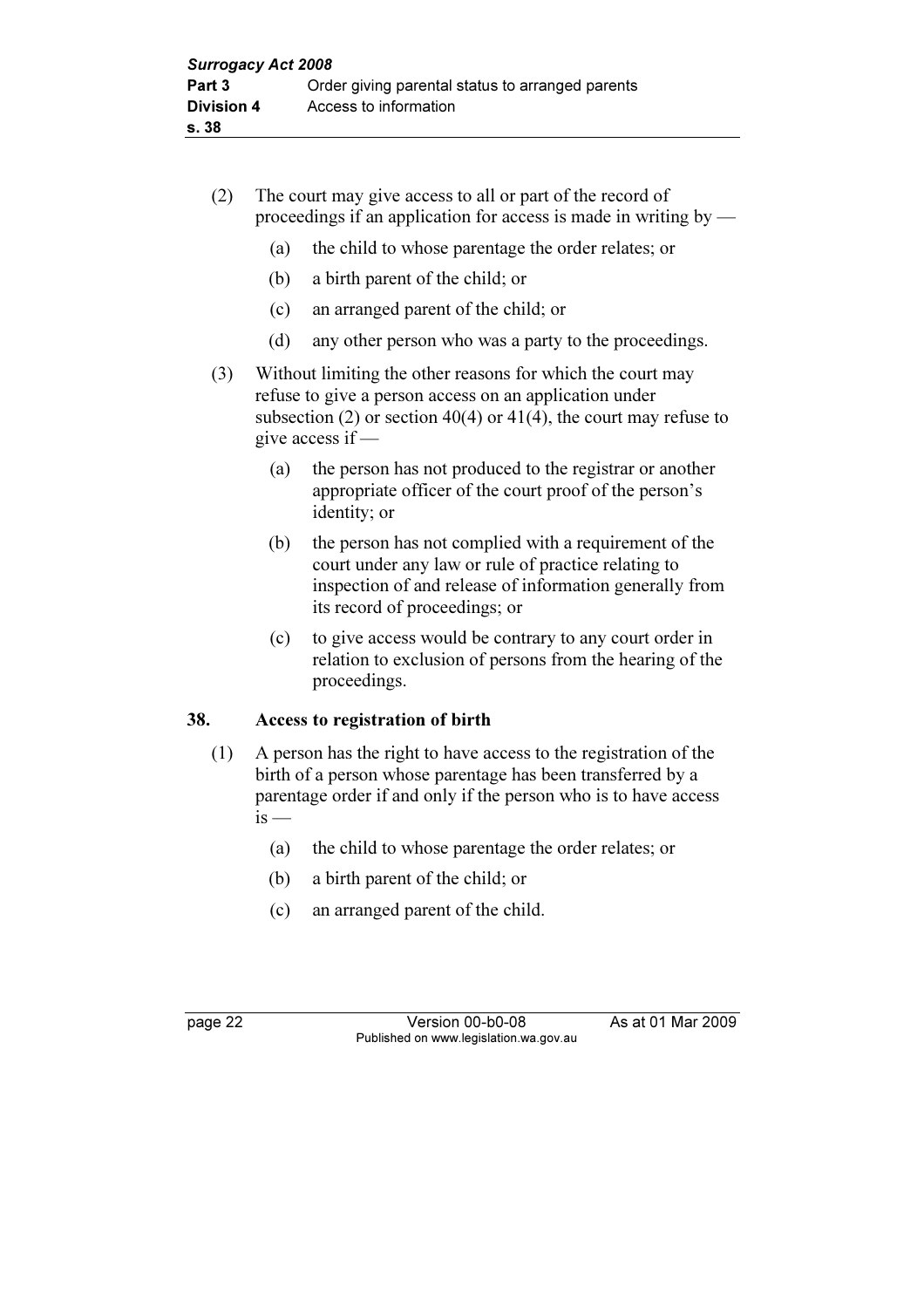- (2) Even though subsection (1) gives a person the right to have access to the registration of the birth, that access may be refused  $if -$ 
	- (a) the person has not produced to the Registrar of Births, Deaths and Marriages or another appropriate officer proof of the person's identity; or
	- (b) the person has not complied with a requirement of, or under, the Births, Deaths and Marriages Registration Act 1998 relating to that access.
- (3) Subsection (1) does not prevent a person from exercising a right given by section  $40(2)$  or  $41(2)$  to have access to the registration of the birth.

## 39. Portion of registration of birth not referring to parentage order

- (1) At the request of  $-$ 
	- (a) an arranged parent of the child, if the child has not reached 16 years of age; or
	- (b) the child, if the child has reached 16 years of age,

 the Registrar of Births, Deaths and Marriages is to issue to the person making the request, a certified copy of that portion of the registration of the birth of a child whose parentage was transferred by a parentage order that does not refer to the child's birth parents or the change of parentage.

 (2) A certified copy of a portion of the registration of a child's birth that the Registrar of Births, Deaths and Marriages issues under subsection (1) is admissible in legal proceedings as evidence of the facts recorded on the document.

## 40. If certain person deceased

- (1) This section applies if
	- (a) a child whose parentage was transferred by a parentage order; or

As at 01 Mar 2009 Version 00-b0-08 page 23 Published on www.legislation.wa.gov.au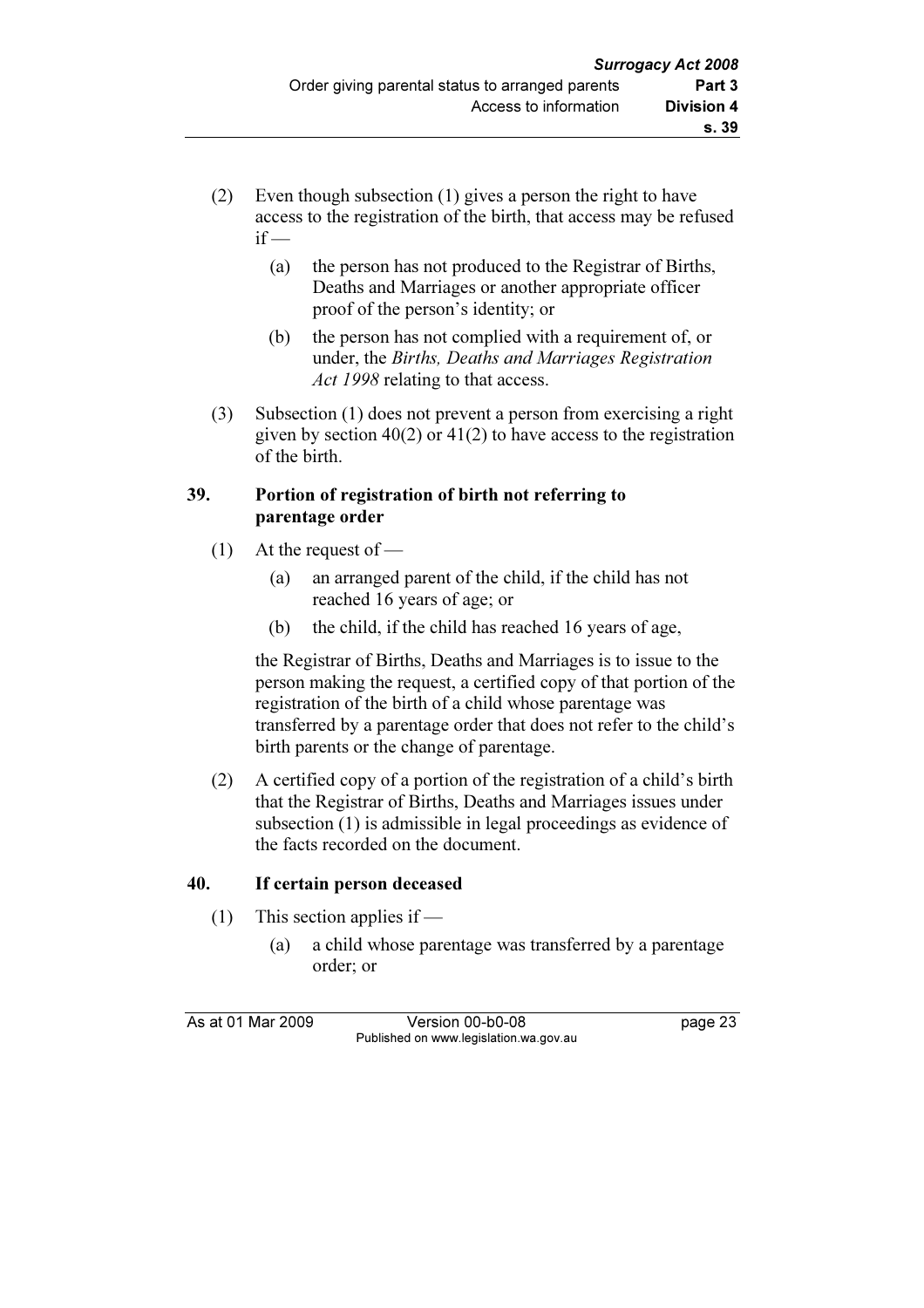- (b) a birth parent of the child; or
- (c) an arranged parent of the child,

is deceased.

- (2) If this section applies, a person has the right to have access to the registration of the birth of the child if the person who is to have access has reached 16 years of age and is —
	- (a) a grandparent of the deceased; or
	- (b) a descendant of the deceased; or
	- (c) a sibling of the deceased.
- (3) Even though subsection (2) gives a person the right to have access to the registration of the birth, that access may be refused  $if -$ 
	- (a) the person has not produced to the Registrar of Births, Deaths and Marriages or another appropriate officer proof of the person's identity and age; or
	- (b) the person has not complied with a requirement of, or under, the Births, Deaths and Marriages Registration Act 1998 relating to that access.
- (4) If this section applies, the court may give access to all or part of the record of proceedings in a court in relation to the parentage order if an application for access is made in writing by a person who has reached 16 years of age and is —
	- (a) a grandparent of the deceased; or
	- (b) a descendant of the deceased; or
	- (c) a sibling of the deceased.

#### 41. If adult child cannot be contacted

 (1) This section applies if a child whose parentage was transferred by a parentage order has reached 18 years of age and cannot be found or contacted after making reasonable enquiries.

page 24 Version 00-b0-08 As at 01 Mar 2009 Published on www.legislation.wa.gov.au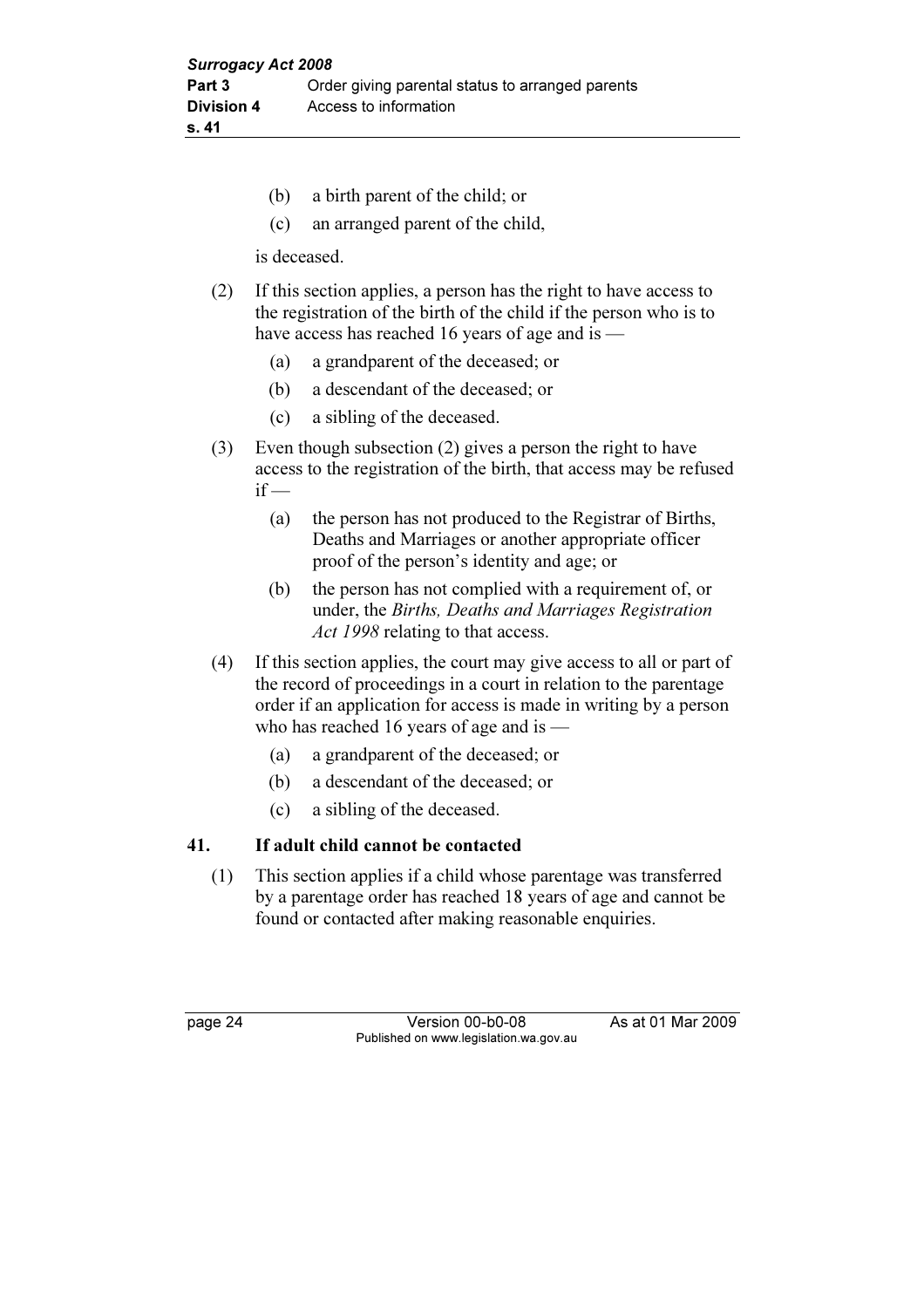- (2) If this section applies, a person has the right to have access to the registration of the birth of the child if the person who is to have access has reached 16 years of age and is —
	- (a) a grandparent of the child; or
	- (b) a descendant of the child; or
	- (c) a sibling of the child.
- (3) Even though subsection (2) gives a person the right to have access to the registration of the birth, that access may be refused if —
	- (a) the person has not produced to the Registrar of Births, Deaths and Marriages or another appropriate officer proof of the person's identity and age; or
	- (b) the person has not complied with a requirement of, or under, the Births, Deaths and Marriages Registration Act 1998 relating to that access.
- (4) If this section applies, the court may give access to all or part of the record of proceedings in a court in relation to the parentage order if an application for access is made in writing by a person who has reached 16 years of age and is —
	- (a) a grandparent of the child; or
	- (b) a descendant of the child; or
	- (c) a sibling of the child.

## Division 5 — Other matters

#### 42. Application of Family Court Act 1997

 (1) The Family Court Act 1997 applies as if a reference to proceedings under that Act in a provision of that Act listed in the Table referred also to proceedings in which the court exercises jurisdiction conferred on it by this Act.

#### Table

| s.60 | s. $62(1)$ |
|------|------------|
| s.65 | s. 73      |

As at 01 Mar 2009 Version 00-b0-08 page 25 Published on www.legislation.wa.gov.au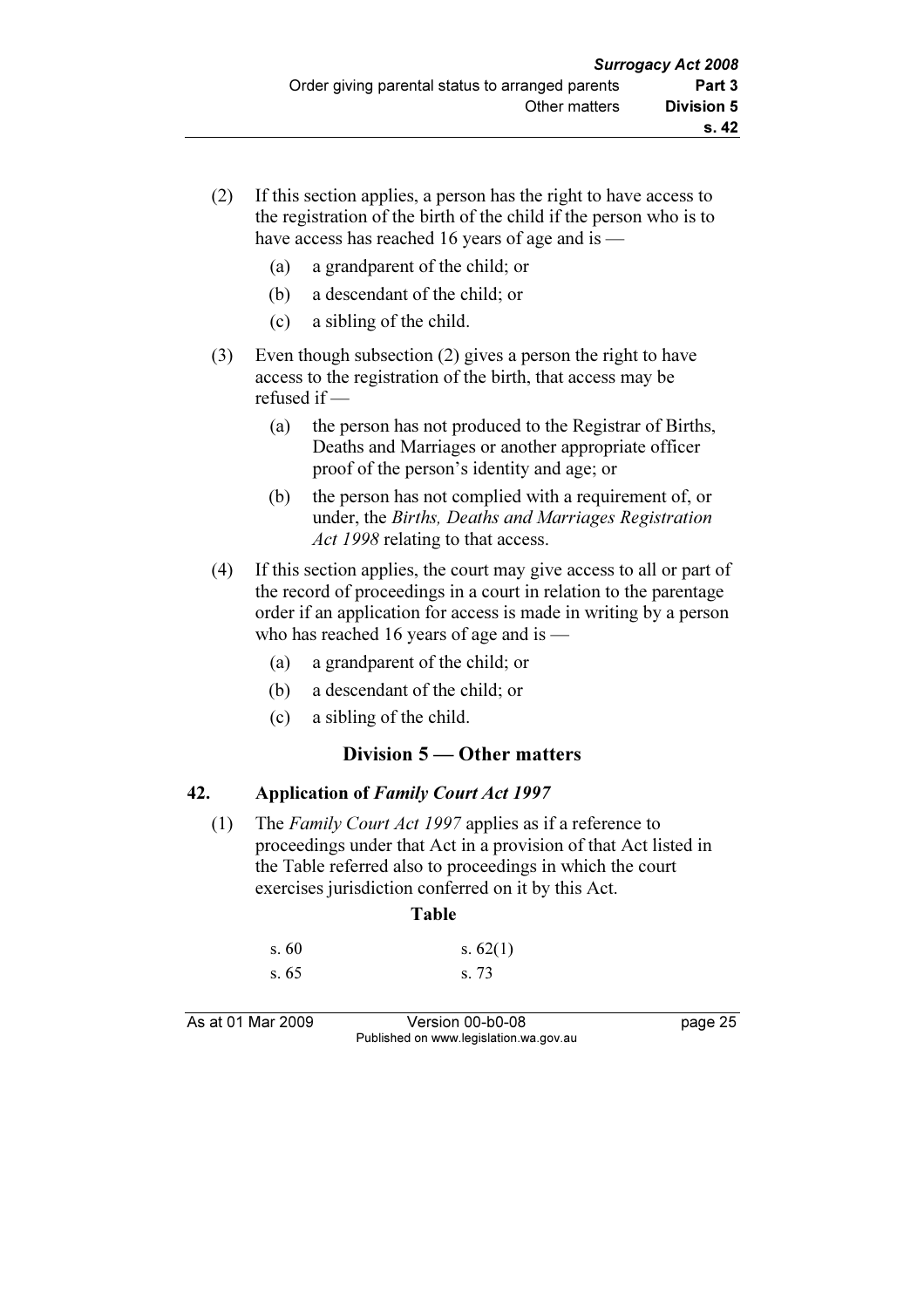| <b>Surrogacy Act 2008</b> |                                                  |  |  |
|---------------------------|--------------------------------------------------|--|--|
| Part 3                    | Order giving parental status to arranged parents |  |  |
| <b>Division 5</b>         | Other matters                                    |  |  |
| s. 43                     |                                                  |  |  |

| s. 164 | s. 165      |
|--------|-------------|
| s.166  | s. 194      |
| s. 195 | s. 201      |
| s. 207 | s. 208      |
| s. 213 | s. 216      |
| s.243  | s. $245(2)$ |

- (2) The Family Court Act 1997 applies as if a reference to jurisdiction of the court under that Act in section 244 referred also to jurisdiction conferred on the court by this Act.
- (3) In a context in which the Family Court Act 1997 applies only because of this section, that Act applies as if a reference in that Act to a family consultant referred only to a person who is appointed in accordance with section 25 of that Act.
- (4) The Family Court Act 1997 section 212 does not apply to proceedings in which the court exercises jurisdiction conferred on it by this Act.

#### 43. Court proceedings to be private

- (1) This section applies to proceedings in which the court exercises jurisdiction under this Part (*proceedings under this Part*) and also to any proceedings of the Supreme Court arising out of proceedings under this Part.
- (2) Proceedings to which this section applies are not to be heard in open court and all persons other than a party to the proceedings or his or her lawyer are to be excluded during the proceedings, except as otherwise directed by the court.
- (3) A court may order any person to leave the room or other place during the examination of a witness in the proceedings.

#### 44. Regulations

 (1) The Governor may make regulations prescribing all matters that are required or permitted by this Act to be prescribed, or are

page 26 Version 00-b0-08 As at 01 Mar 2009 Published on www.legislation.wa.gov.au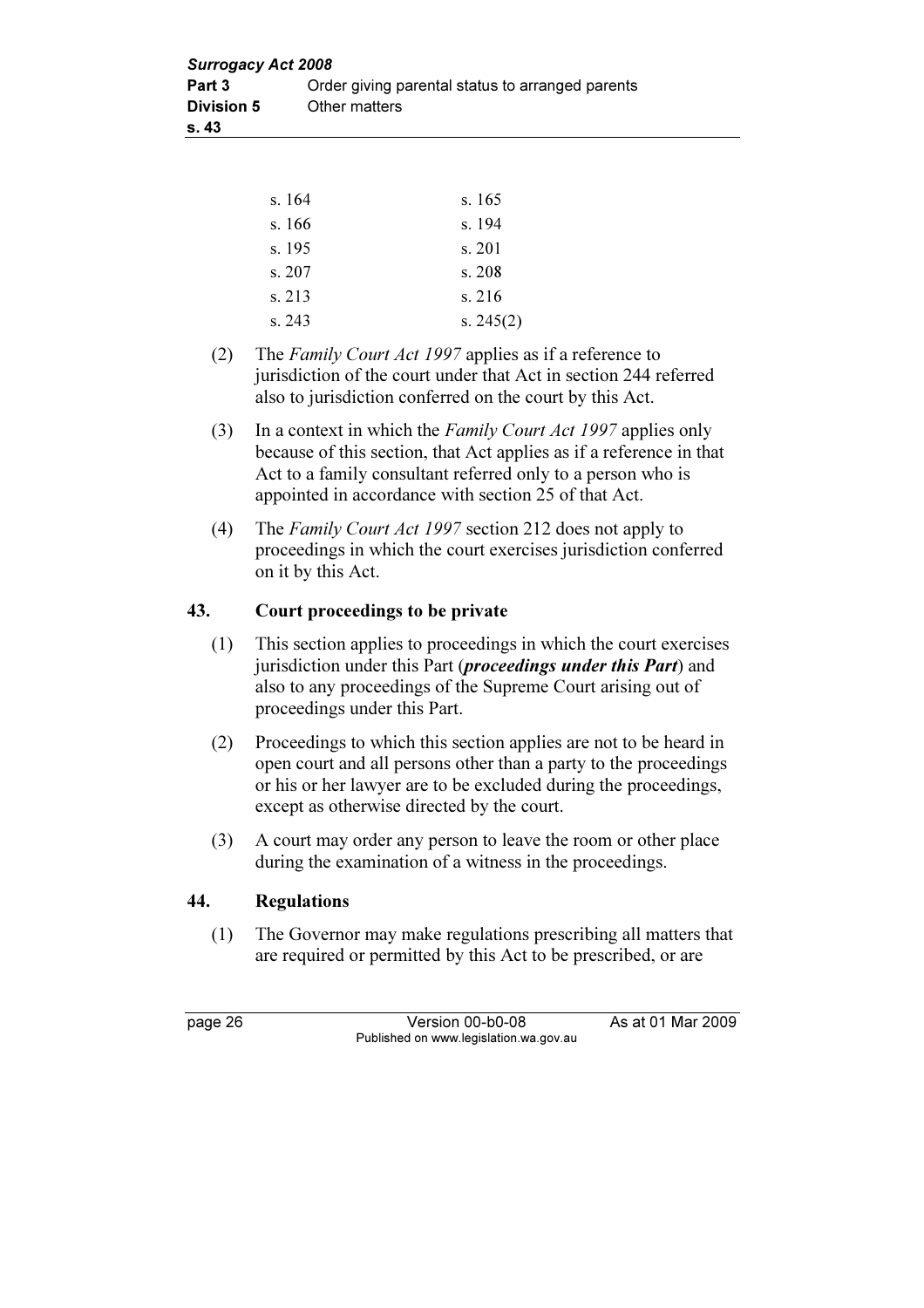necessary or convenient to be prescribed for giving effect to the purposes of this Act.

 (2) Without limiting subsection (1), regulations may be made as to what is appropriate counselling for a child's birth parents and the arranged parents to receive about the effect of a proposed parentage order.

## 45. Review of Act

- (1) The Minister shall carry out a review of the operation and effectiveness of this Act as soon as is practicable after the expiry of 4 years from its commencement.
- (2) The Minister shall prepare a report based on the review made under subsection (1) and shall, as soon as is practicable after that preparation, cause that report to be laid before each House of Parliament.

As at 01 Mar 2009 Version 00-b0-08 page 27 Published on www.legislation.wa.gov.au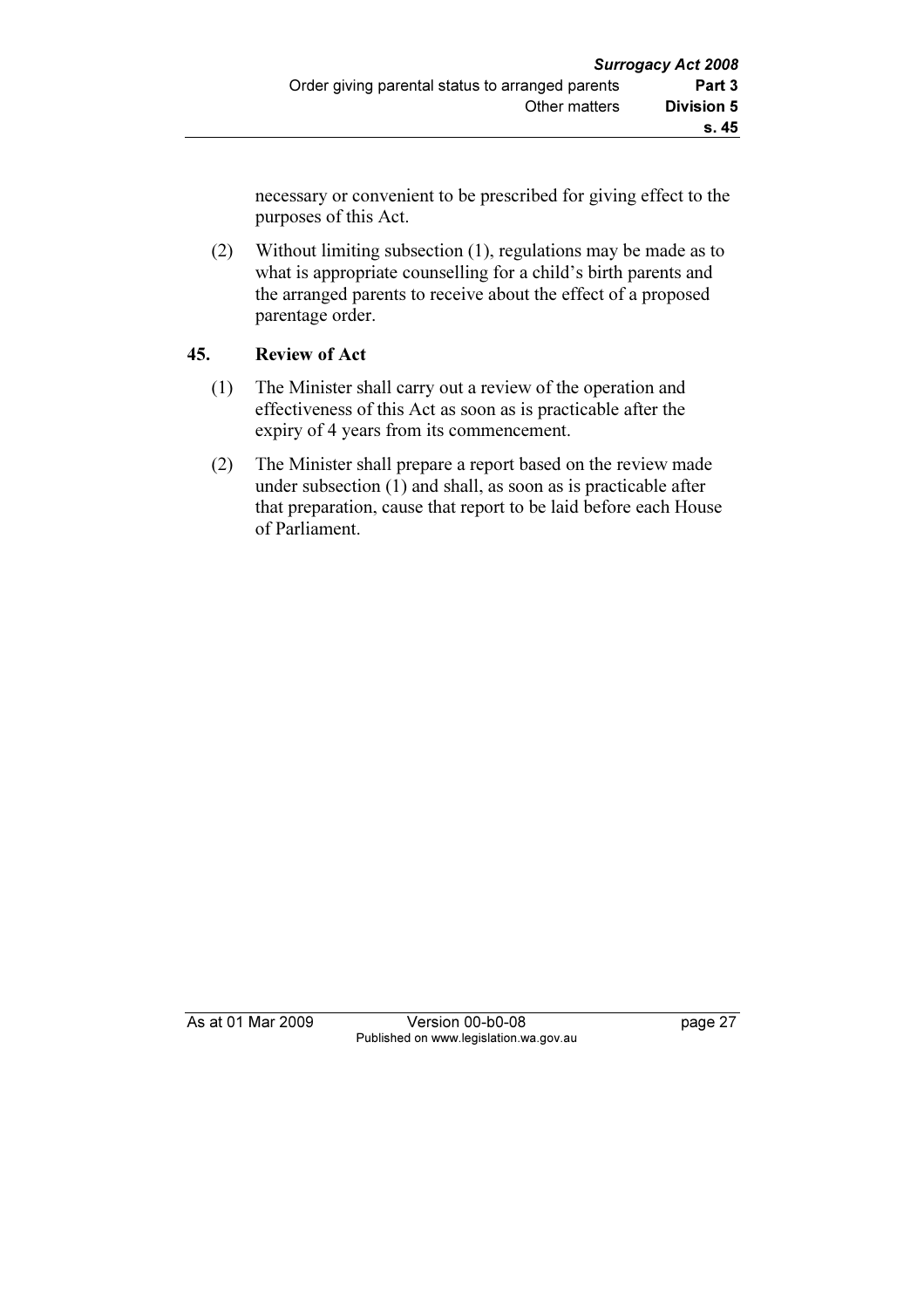## Part 4 — Other Acts amended

## Division 1 — Births, Deaths and Marriages Registration Act 1998 amended

#### 46. Act amended

 This Division amends the Births, Deaths and Marriages Registration Act 1998.

#### 47. Long title amended

In the long title delete "adoptions information" and insert:

#### information about certain parentage changes

#### 48. Section 3 amended

In section 3:

(a) in paragraph (a) delete "adoptions" and insert:

parentage change

(b) in paragraph (b) delete "adoptions" and insert:

parentage changes

#### 49. Section 4 amended

In section 4 in the definition of *registrable event* delete "adoption;" and insert:

 adoption or the making or discharge of a parentage order as defined in the Surrogacy Act 2008 section 14;

page 28 Version 00-b0-08 As at 01 Mar 2009 Published on www.legislation.wa.gov.au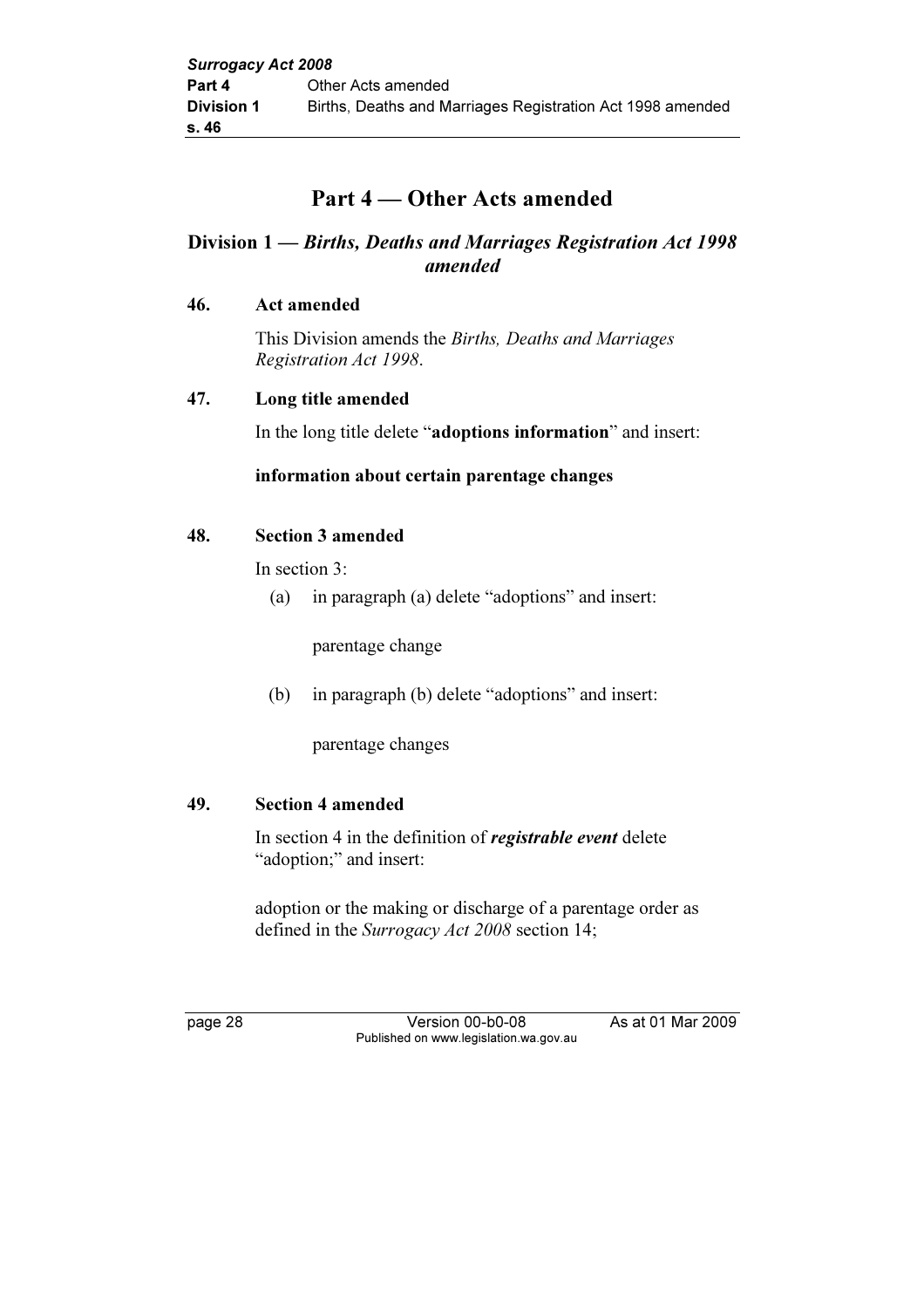## 50. Part 4 heading replaced

Delete the heading to Part 4 and insert:

## Part 4 — Registration of information about certain parentage changes

#### 51. Section 24 amended

- (1) In section 24 delete "On receipt" and insert:
- (1) On receipt
- (2) At the end of section 24 insert:
- (2) On receipt of a notice under section  $32(1)$  of the Surrogacy Act 2008 in relation to the making or discharge of a parentage order about a child whose birth is registered in this State, the particulars provided in the notice must be registered by the Registrar in relation to the registration of the child's birth.

 Note: The heading to section 24 is to read: WA order: birth registered in WA

#### 52. Section 25 amended

- (1) After section 25(1) insert:
- (2A) On receipt of a notice under section 32(1) of the Surrogacy Act 2008 in relation to the making or discharge of a parentage order about a child whose birth is registered in another State, the Registrar —
	- (a) must send a copy of the notice to the relevant registering authority; and

As at 01 Mar 2009 Version 00-b0-08 page 29 Published on www.legislation.wa.gov.au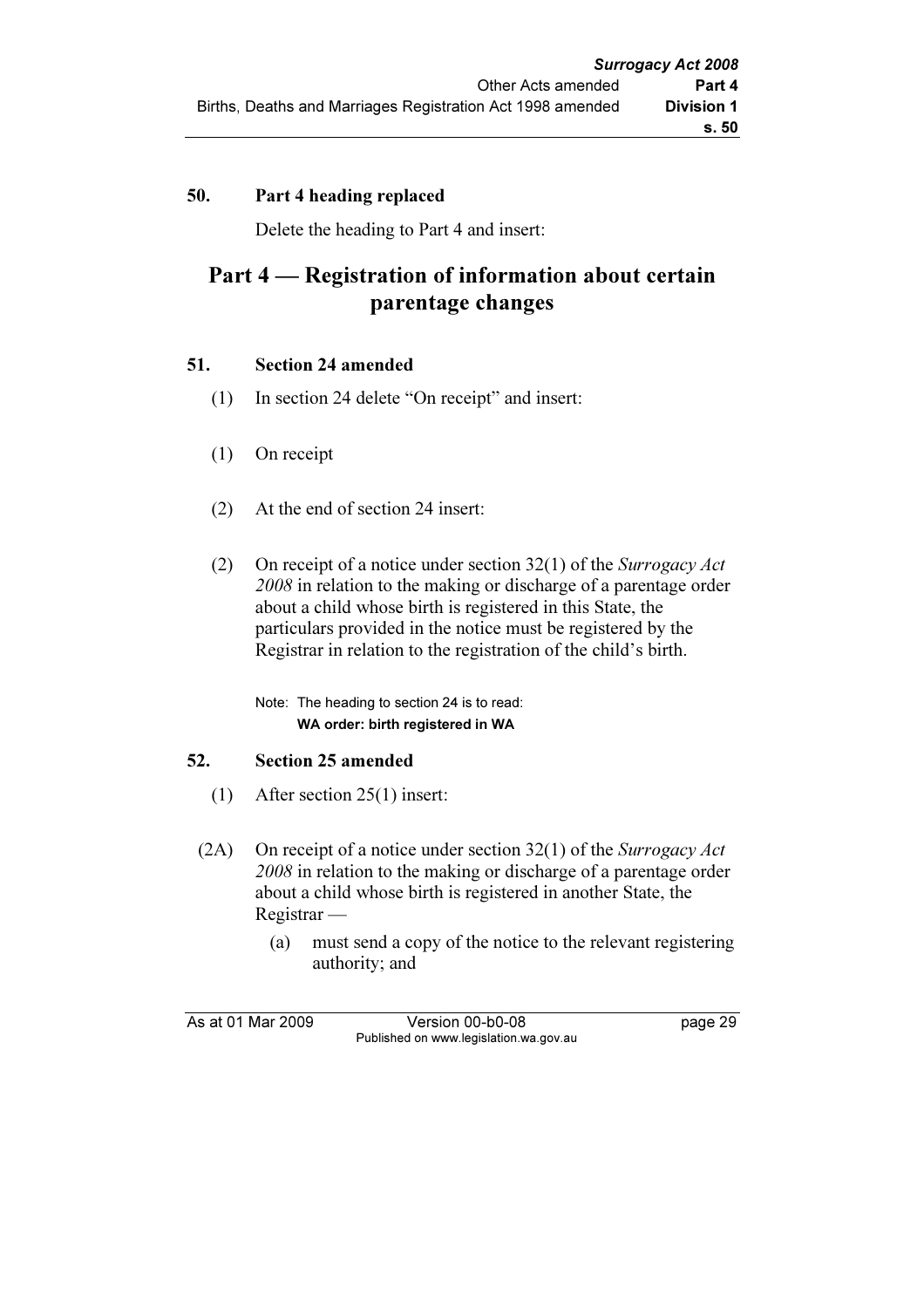- (b) subject to subsection (2), must register the child's birth in accordance with the information provided under section 32 of that Act.
- (2) In subsection (2):
	- (a) after "subsection (1)" insert:

or  $(2A)$ 

 (b) in paragraph (b) delete "order," (both occurrences) and insert:

order or parentage order,

(3) In subsection (3) after "subsection (1)" insert:

or  $(2A)$ 

 Note: The heading to section 25 is to read: WA order: birth not registered in WA

#### 53. Section 26 amended

- (1) In section 26:
	- (a) delete "If" and insert:
- $(1)$  If
	- (b) in paragraph (a) after "adoption order" insert:

or parentage order

page 30 Version 00-b0-08 As at 01 Mar 2009 Published on www.legislation.wa.gov.au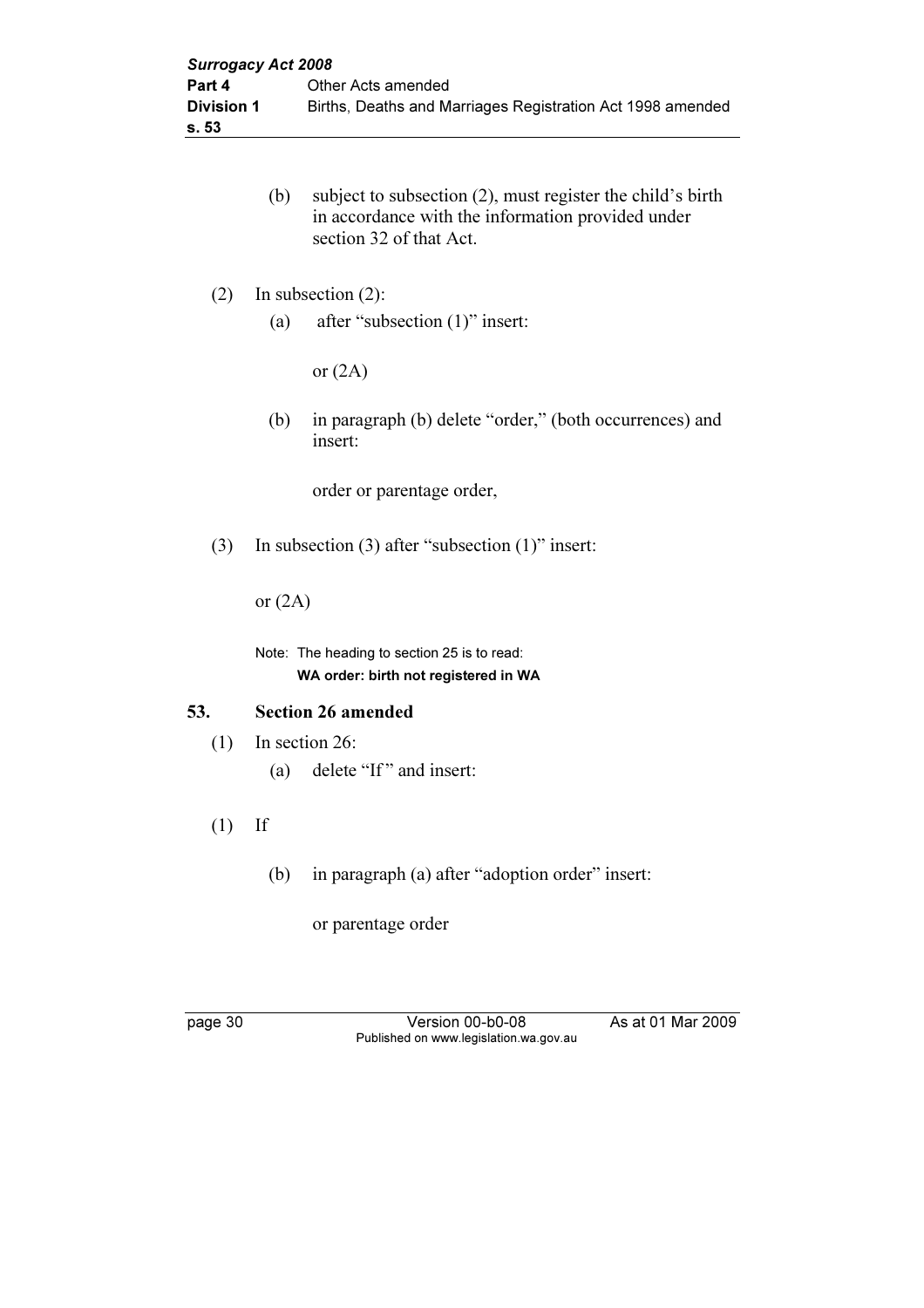- (2) At the end of section 26 insert:
- (2) In subsection  $(1)$  —

**parentage order** means an order substantially similar in effect to a parentage order under the Surrogacy Act 2008.

 Note: The heading to section 26 is to read: Order in other State: birth registered in WA

#### 54. Section 28 replaced

Delete section 28 and insert:

#### 28. Certain certified copies

 If the Adoption Act 1994 section 86 or the Surrogacy Act 2008 section 39 requires the Registrar to issue a certified copy of that portion of the registration of a person's birth that does not refer  $to -$ 

- (a) the person's birth parents; or
- (b) as the case requires, the person's adoption or change of parentage under the Surrogacy Act 2008,

the certified copy is to be in an approved form.

#### 55. Section 68 amended

Delete section 68(2) and insert:

 (2A) Nothing in this Act prevents a birth parent of a child whose parentage was transferred under the Surrogacy Act 2008 from applying under section 19 or 52 (other than with a request under section  $19(2)(c)$  to add additional registrable information about the child's birth registration if, but for the transfer of parentage, the information could have been included in the Register.

As at 01 Mar 2009 Version 00-b0-08 page 31 Published on www.legislation.wa.gov.au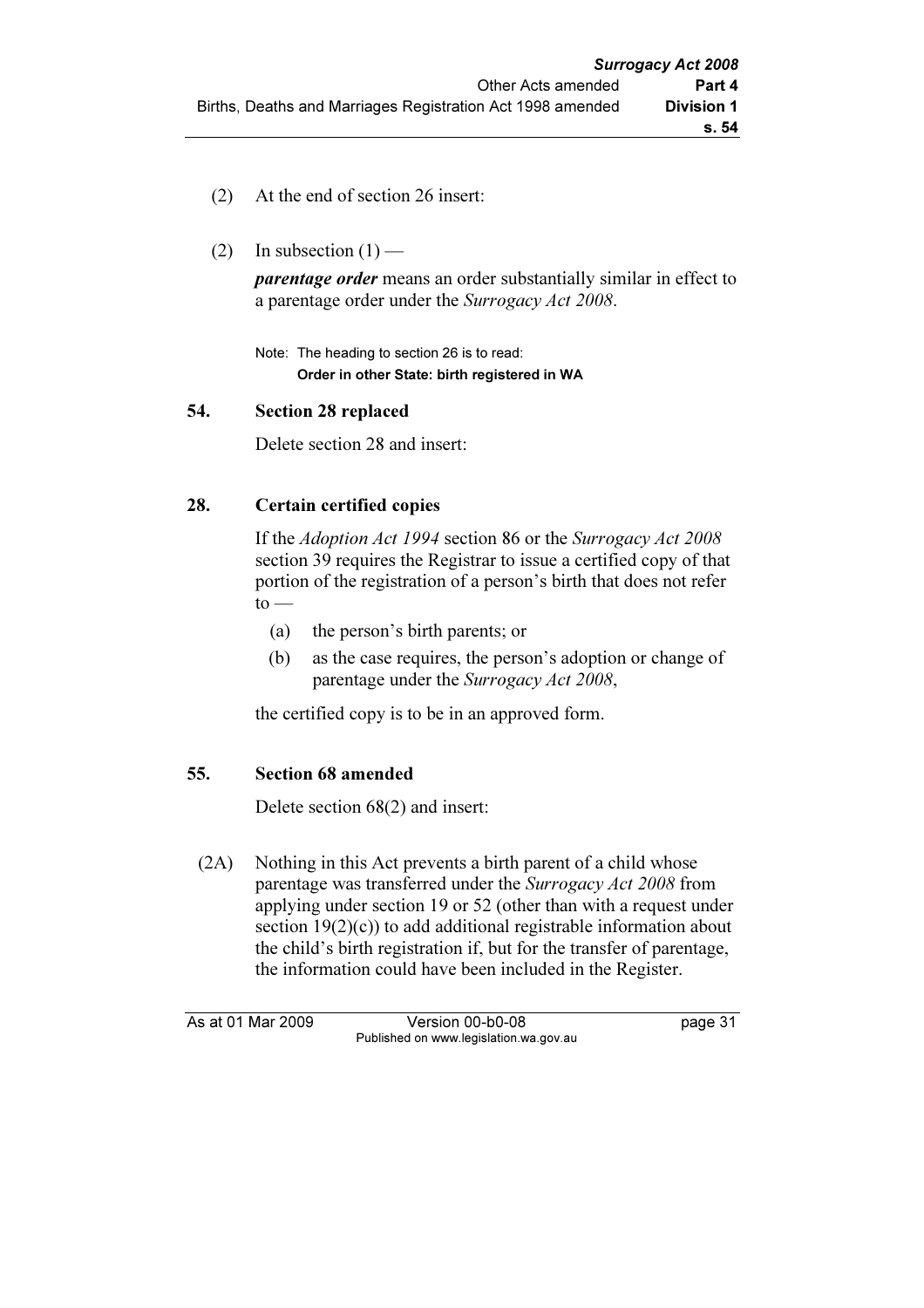- (2) To the extent that
	- (a) a provision of the Adoption Act 1994 relating to access to adoption information in the Register; or
	- (b) a provision of the Surrogacy Act 2008 relating to access to information in the Register about the transfer of parentage under that Act,

is inconsistent with this Act, that Act prevails.

 Note: The heading to section 68 is to read: Some effects of Adoption Act 1994 and Surrogacy Act 2008

## Division 2 — Children and Community Services Act 2004 amended

#### 56. Act amended

 This Division amends the Children and Community Services Act 2004.

#### 57. Section 104 amended

- (1) In section 104(2):
	- (a) before paragraph (f) insert:
	- (fa) caring for the child under a surrogacy arrangement, as defined in the Surrogacy Act 2008, and not more than one year has elapsed since the day on which the child was born; or
	- (b) after each of paragraphs (a) to (d) insert:

or

(2) In section 104(4) after each of paragraphs (a) to (c) insert:

page 32 Version 00-b0-08 As at 01 Mar 2009 Published on www.legislation.wa.gov.au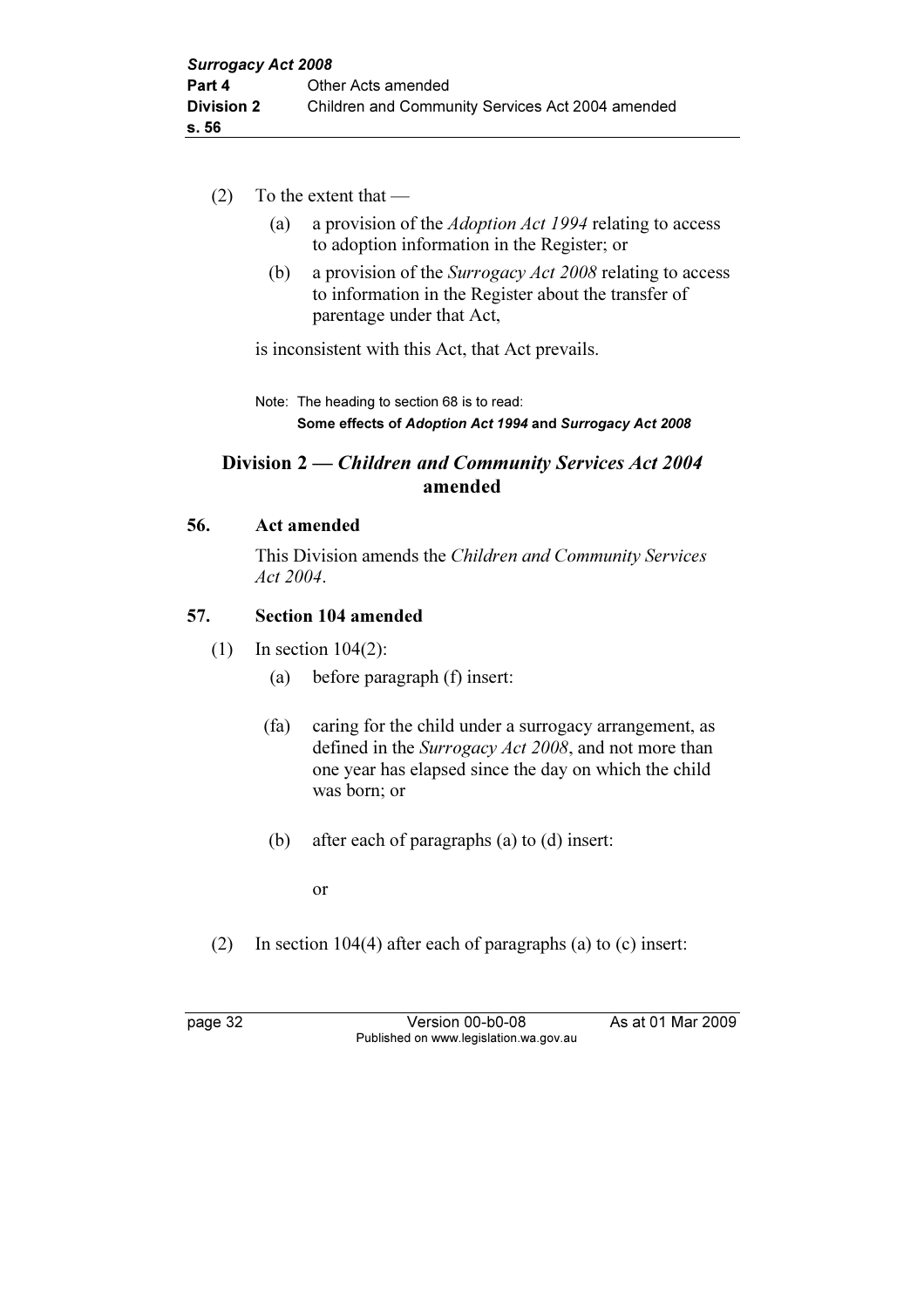and

#### Division 3 — Family Court Act 1997 amended

58. Act amended

This Division amends the Family Court Act 1997.

#### 59. Section 5 amended

In section  $5(1)$  in the definition of *child*:

(a) in paragraph (a) delete "adopted child" and insert:

 adopted child, a child whose parentage has been transferred under the Surrogacy Act 2008

(b) in paragraph (b) delete "adopted child);" and insert:

 adopted child or a child whose parentage has been transferred under the Surrogacy Act 2008);

#### 60. Section 36 amended

In section 36(2) delete "Adoption Act 1994" and insert:

Adoption Act 1994, the Surrogacy Act 2008

#### 61. Section 39 amended

In section 39 after "Adoption Act 1994" insert:

or the Surrogacy Act 2008

As at 01 Mar 2009 Version 00-b0-08 page 33 Published on www.legislation.wa.gov.au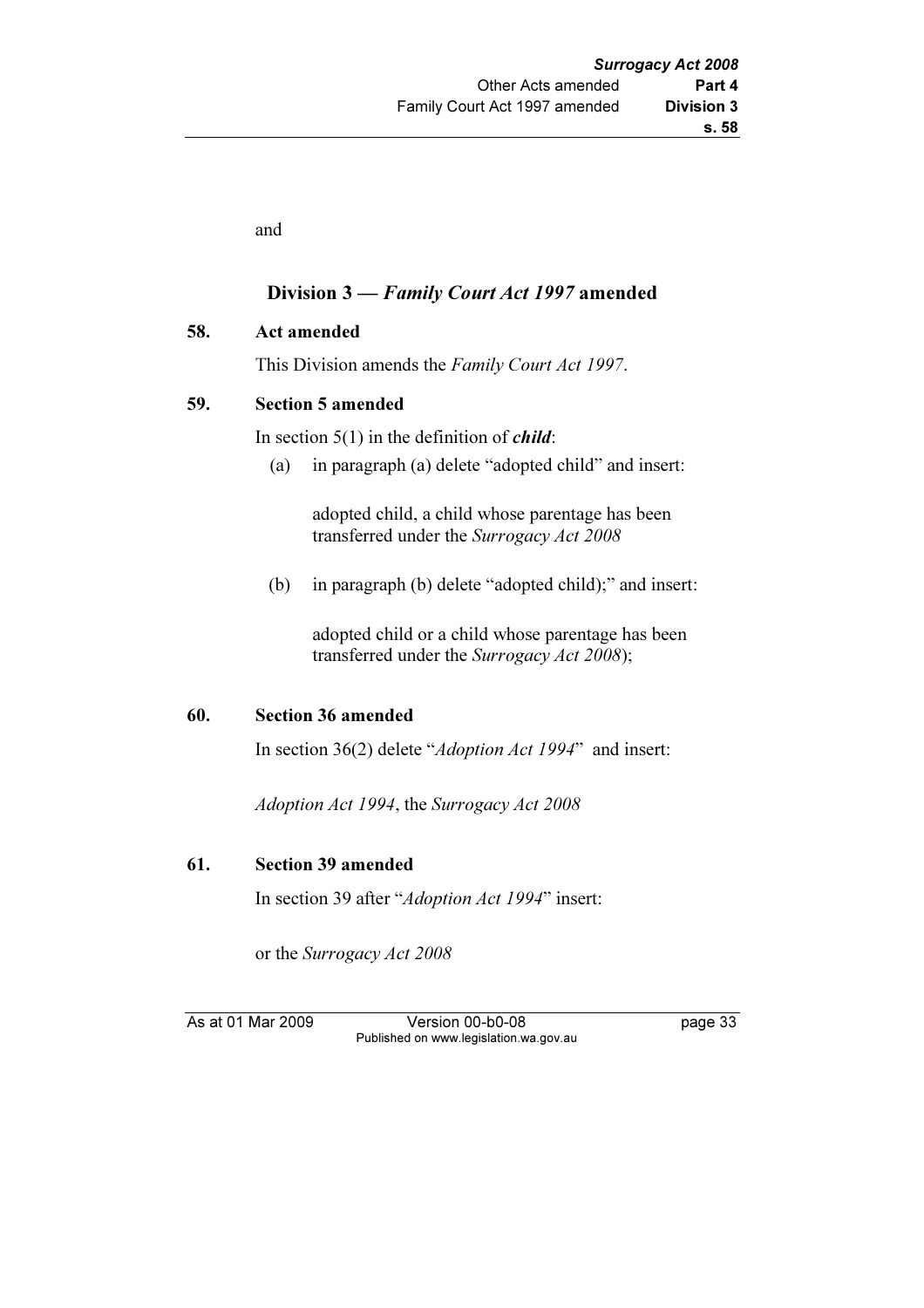#### 62. Section 205T amended

In section 205T:

- (a) in the definition of *child* before paragraph (c) insert:
- (ca) a child whose parentage has, since the commencement of the de facto relationship, been transferred under the Surrogacy Act 2008 to the de facto partners; or
- (b) in the definition of *child* after paragraph (a) insert:

or

(c) in the definition of *financial matters* after paragraph (a) insert:

or

## Division 4 — Guardianship and Administration Act 1990 amended

### 63. Act amended

 This Division amends the Guardianship and Administration Act 1990.

#### 64. Section 45 amended

After section 45(3)(c) insert:

(da) consent, under section  $21(2)(d)$  of the Surrogacy Act 2008, to the making of a parentage order under that Act; or

page 34 Version 00-b0-08 As at 01 Mar 2009 Published on www.legislation.wa.gov.au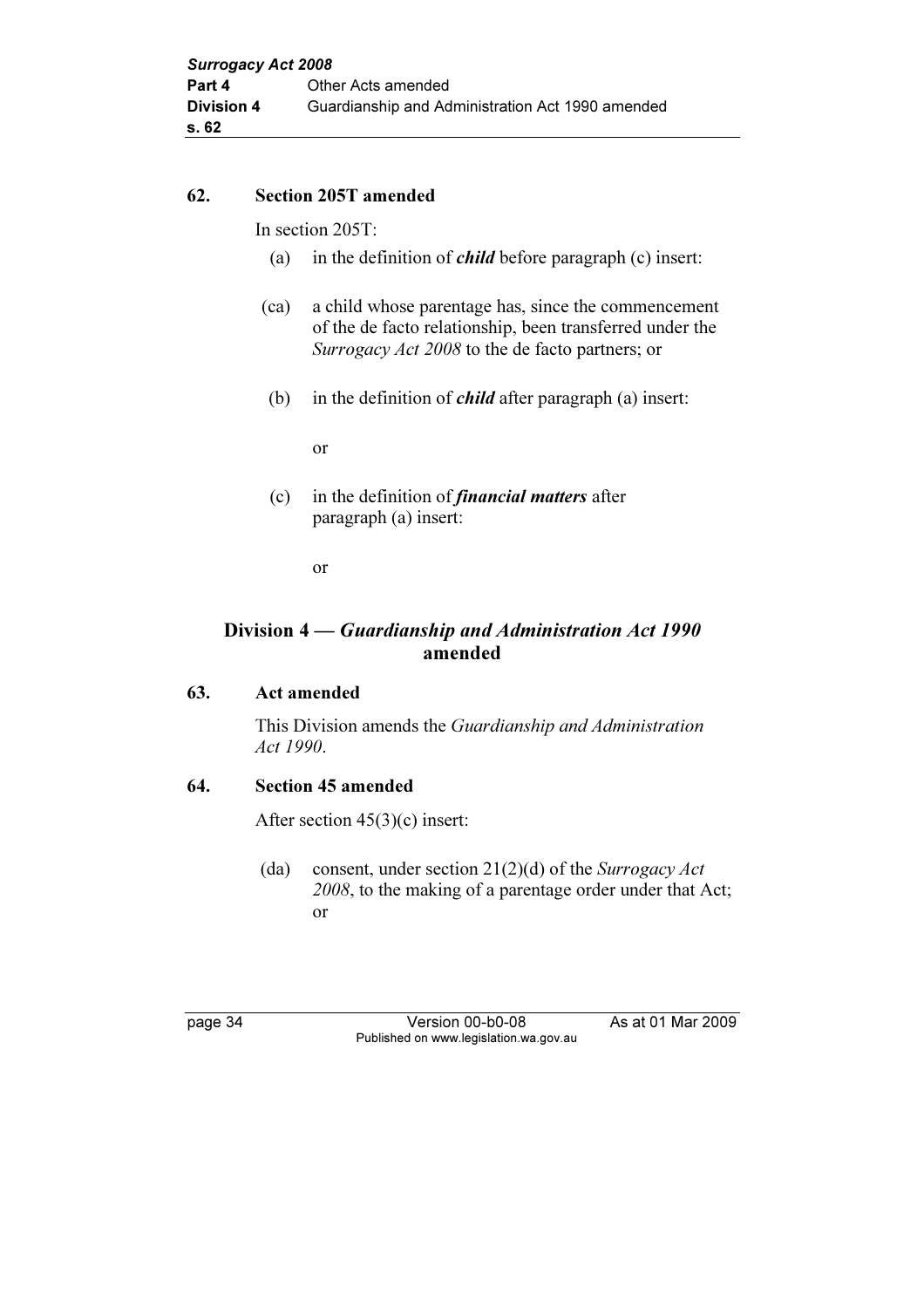## Division 5 — Human Reproductive Technology Act 1991 amended

### 65. Act amended

This Division amends the Human Reproductive Technology Act 1991.

#### 66. Section 18 amended

After section 18(1)(b) insert:

 (ca) an artificial fertilisation procedure for implementing a surrogacy arrangement as defined in the Surrogacy Act 2008 section 3;

## 67. Section 23 amended

- (1) In section 23:
	- (a) delete "An" and insert:
- (1) An
	- (b) after paragraph (a)(ii) insert:
		- (iii) a woman who is unable to give birth to a child due to medical reasons and is a party to a surrogacy arrangement (as defined in the Surrogacy Act 2008 section 3) that is lawful;
	- (c) in paragraph (c) delete "the persons seeking to be treated" and insert:

 any persons seeking to be regarded, in applying paragraph (a),

As at 01 Mar 2009 Version 00-b0-08 page 35 Published on www.legislation.wa.gov.au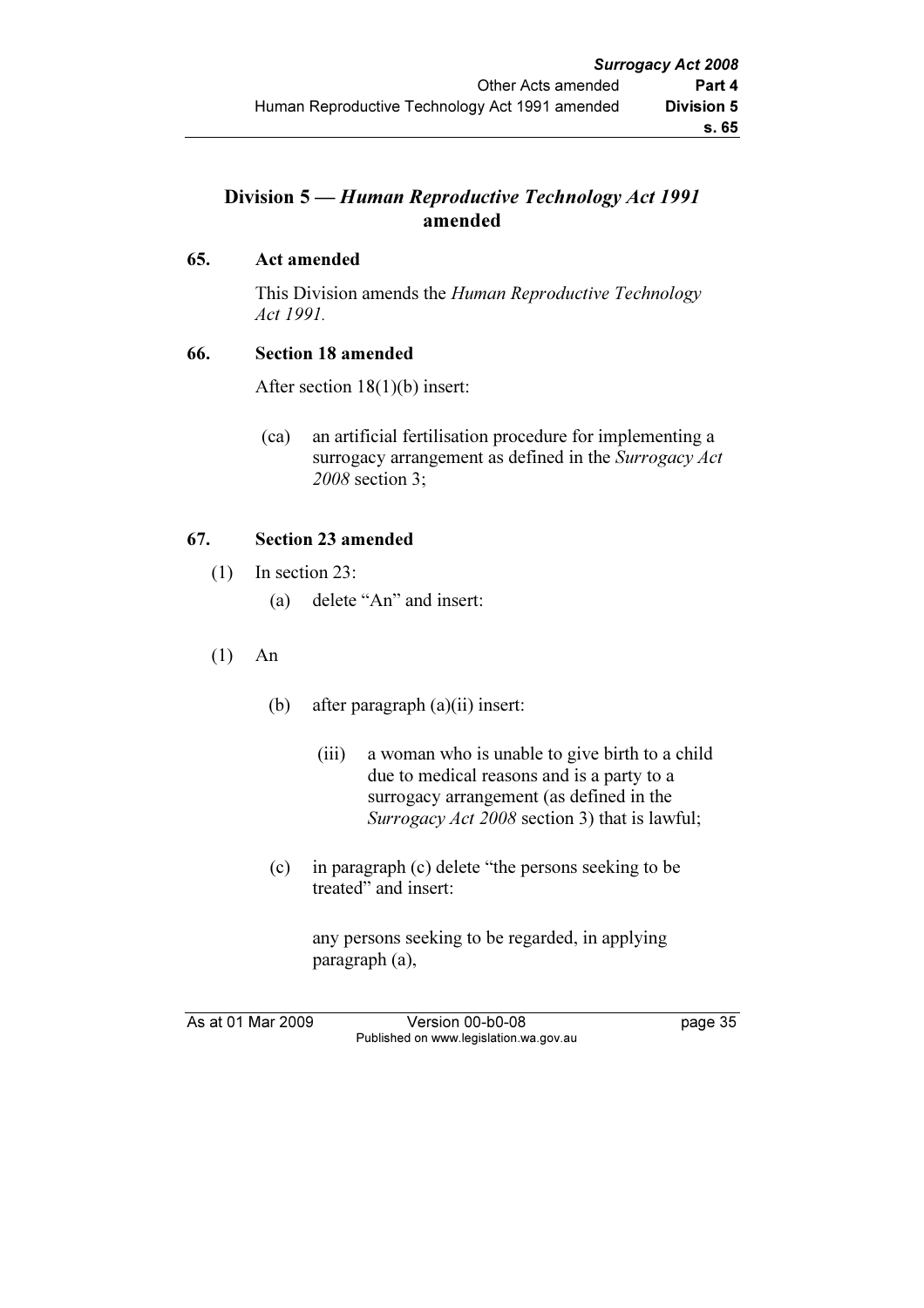(d) after each of paragraph  $(a)(i)$  and  $(ii)$  insert:

or

(e) after each of paragraphs (a) to (c) insert:

and

- (2) At the end of section 23 insert:
- (2) Subsection (1) does not require that the benefit likely to result from the procedure involve the pregnancy of a member of the couple who are, or the woman who is, likely to benefit.

#### Division 6 — Interpretation Act 1984 amended

#### 68. Act amended

This Division amends the Interpretation Act 1984.

#### 69. Section 5 amended

In section 5 in the definition of *parent* after paragraph (b) insert:

 (c) a person who is a parent in a relationship of parent and child that arises because of a parentage order under the Surrogacy Act 2008;

page 36 Version 00-b0-08 As at 01 Mar 2009 Published on www.legislation.wa.gov.au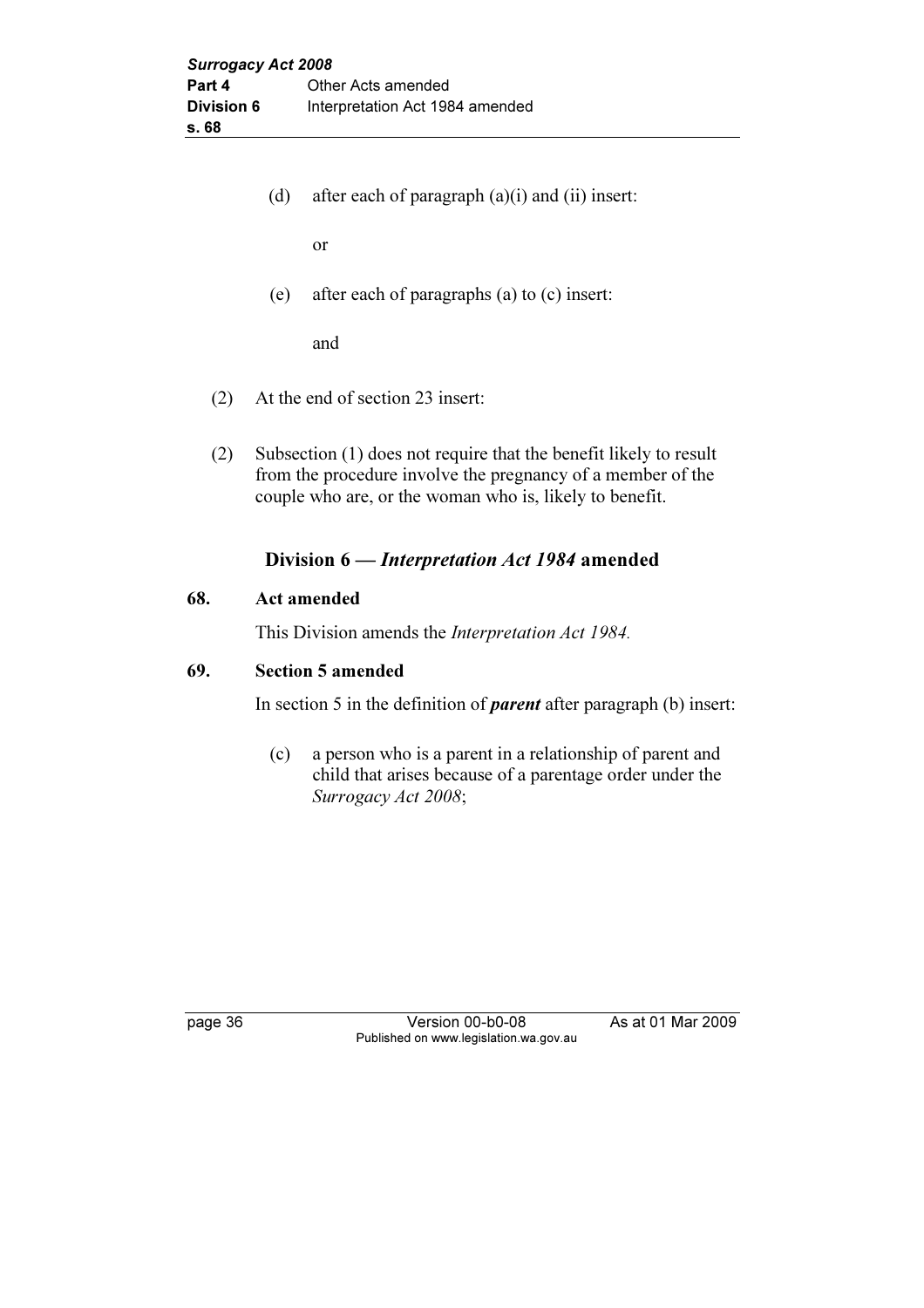## Notes

This is a compilation of the *Surrogacy Act 2008*. The following table contains information about that Act.

## Compilation table

| <b>Short title</b> | <b>Number</b><br>and year | Assent | Commencement                                                                                                                                             |
|--------------------|---------------------------|--------|----------------------------------------------------------------------------------------------------------------------------------------------------------|
| Surrogacy Act 2008 | 47 of 2008                |        | 10 Dec 2008 s. 1 and 2: 10 Dec 2008<br>(see s. $2(a)$ );<br>Act other than s. 1 and 2:<br>1 Mar $2009$ (see s. $2(b)$ and<br>Gazette 27 Feb 2009 p. 512) |

1

As at 01 Mar 2009 Version 00-b0-08 page 37 Published on www.legislation.wa.gov.au